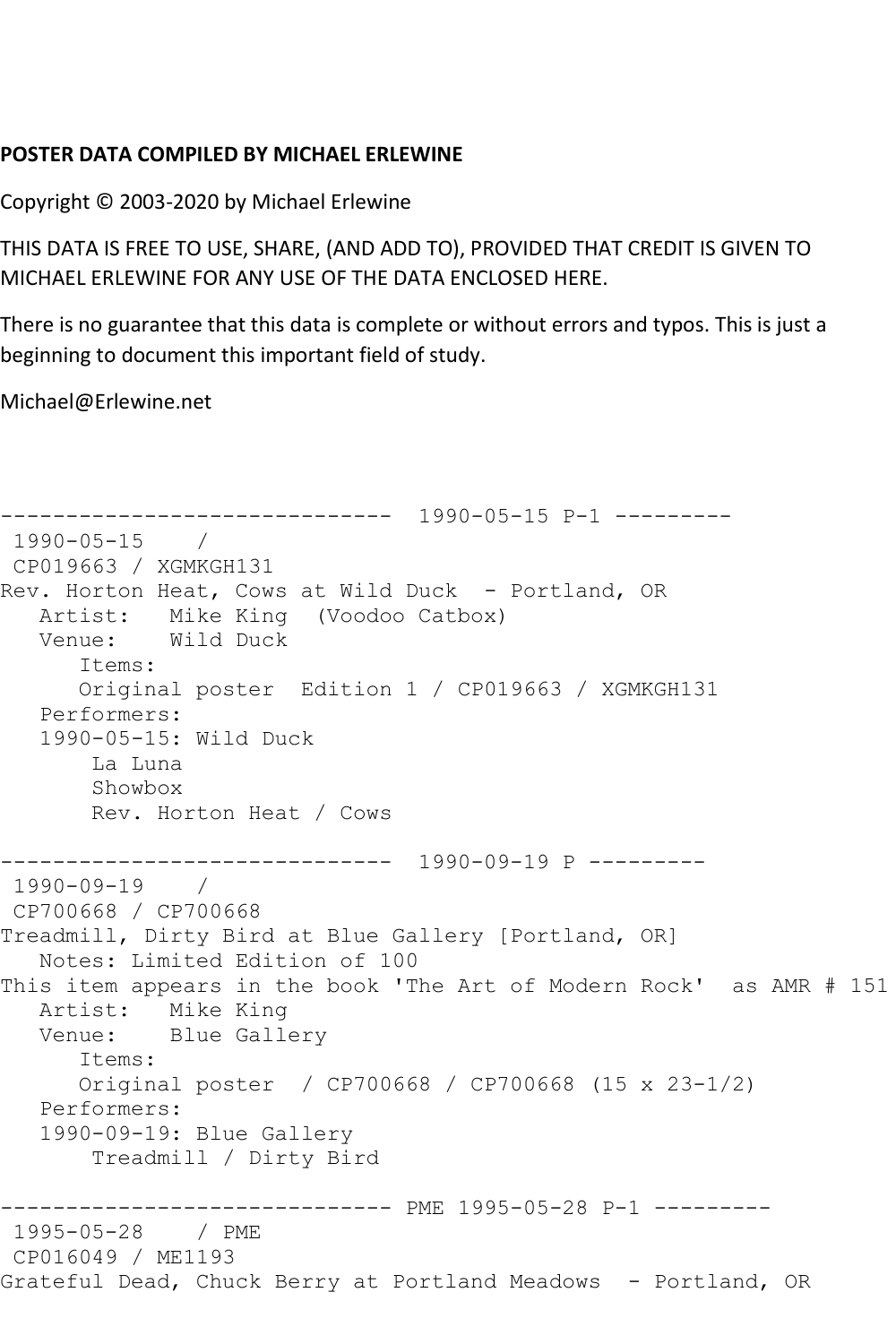Artist: Mike King (Voodoo Catbox)<br>Venue: Portland Meadows Portland Meadows Promoter: Double Tee Items: Original poster PME Edition 1 / CP016049 / ME1193 PME / CP014249 / MARM053 Performers: 1995-05-28 1995-05-29: Portland Meadows Grateful Dead / Chuck Berry ------------------------------ 1995-05-31 P --------- 1995-05-31 / CP060059 / CP060059 Fugazi, Beat Happening at Pine Street Theater - Seattle, WA Artist: Crash Design (Mike King) Venue: Pine Street Theater Items: Original poster / CP060059 / CP060059 (15 x 23-1/2) Performers: 1995-05-31: Pine Street Theater Fugazi / Beat Happening ------------------------------ 1995-12-07 P-1 --------- 1995-12-07 / CP019652 / XGMK 67 Maximum Plunder, Poster Art of Mike King at Living Room Artist: Mike King (Voodoo Catbox) Venue: Living Room Items: Original poster Edition 1 / CP019652 / XGMK 67 / NONE / 67 / NONE / XGMK Performers: 1995-12-07 1995-12-31: Living Room La Luna Maximum Plunder / Poster Art of Mike King ------------------------------ 1996-03-28 P --------- 1996-03-28 / CP700372 / CP700372 Everclear, Hagfish at Mercer Arena Notes: This item appears in the book 'The Art of Modern Rock' as AMR # 065.2 Artist: Mike King Venue: Mercer Arena Promoter: Monqui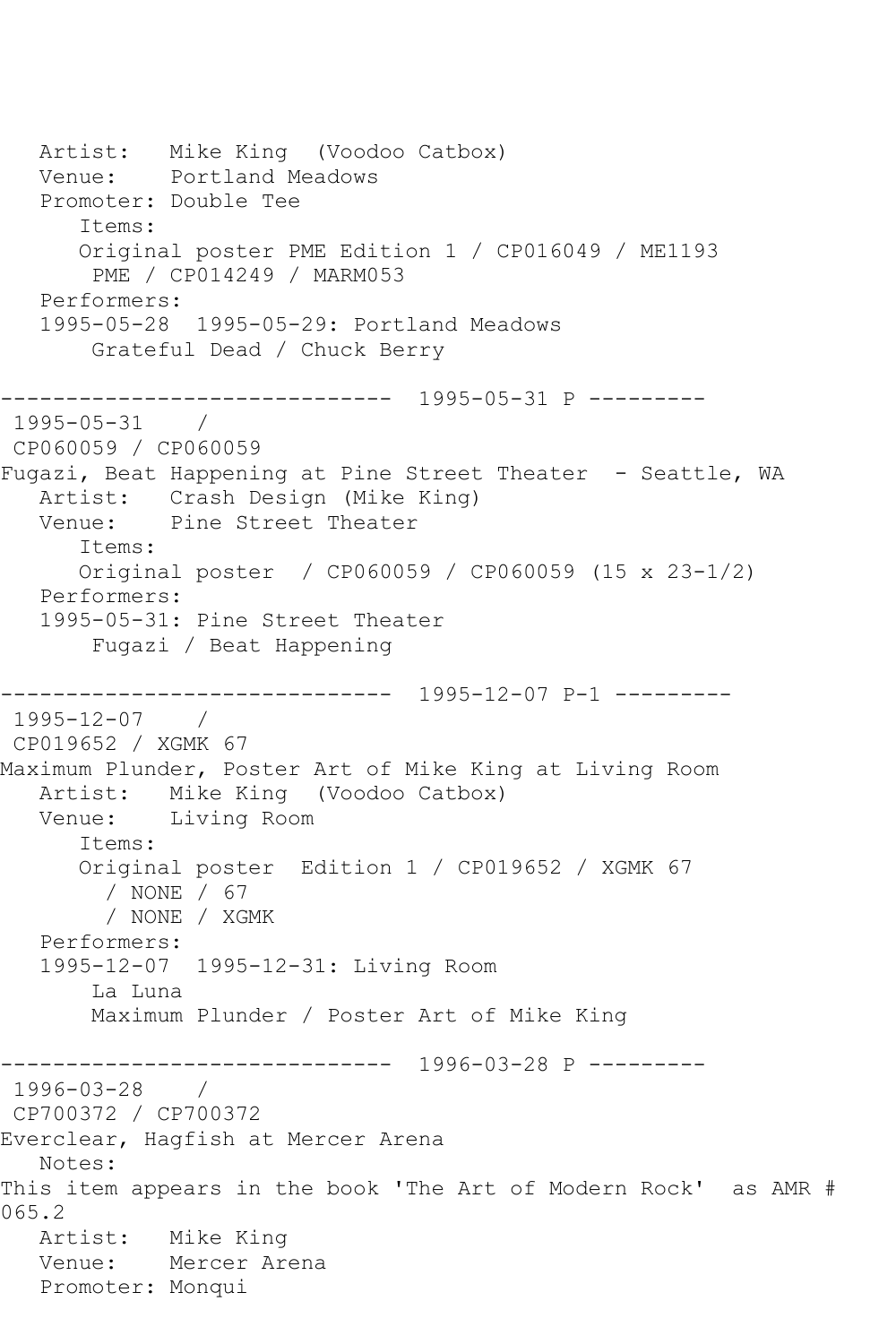Items: Original poster / CP700372 / CP700372 (13 x 23) Performers: 1996-03-28: Mercer Arena Everclear / Hagfish / Triple Fast Action 1996-03-29: Salem Armory ----------------- ALA 1996-07-25 P-1 ---------1996-07-25 / ALA CP019657 / XGMKGH121 Rosanne Cash at Aladdin Theater - Las Vegas, NV Artist: Gary Houston (Voodoo Catbox) Venue: Aladdin Theater, Las Vegas Items: Original poster ALA Edition 1 / CP019657 / XGMKGH121 ALA / CP016041 / ME1185 ALA / CP021273 / XM19960725 Performers: 1996-07-25: Aladdin Theater, Las Vegas Rosanne Cash ------------------------------ 1996-09-20 P --------- 1996-09-20 / CP701581 / CP701581 Bikini Kill, Sleater Kinney at La Luna [Portland, OR] Notes: This item appears in the book 'The Art of Modern Rock' as AMR # 484.9 Artist: Mike King<br>Venue: La Luna Venue: Items: Original poster / CP701581 / CP701581 (10 x 24-1/2) Performers: 1996-09-20: La Luna Bikini Kill / Sleater Kinney / Warmers ------------------------------ 1996-09-21 P --------- 1996-09-21 / CP061155 / CP061155 Richard Thompson Band, Voltage Enhanced at Aladdin Theater [Seattle, WA]<br>Artist: Mike Crash Venue: Aladdin Theater Promoter: Widmer Brothers Items: Original poster / CP061155 / CP061155 (15 x 15)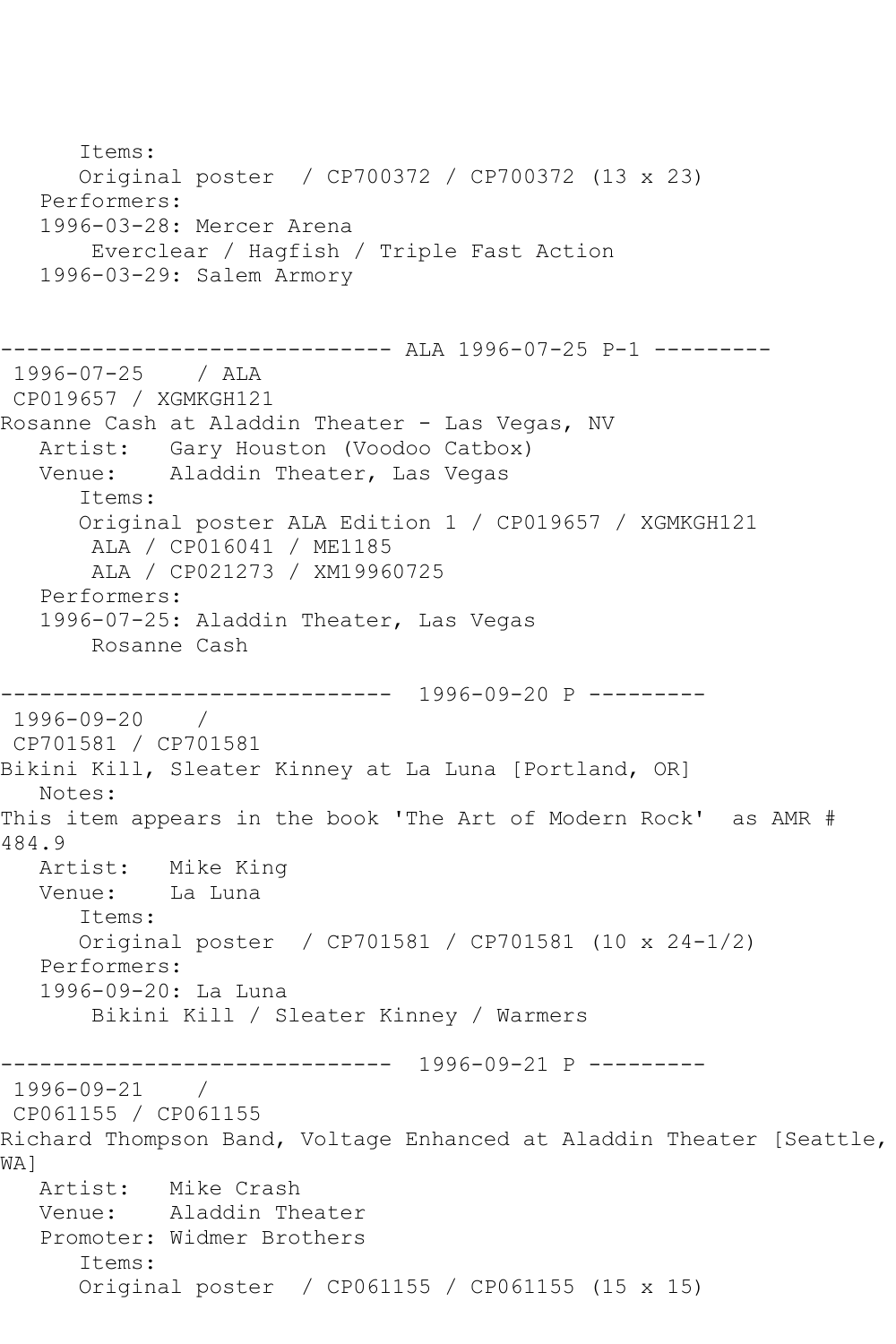```
 Performers:
   1996-09-21: Aladdin Theater
        Richard Thompson Band / Voltage Enhanced
------------------------------ 1996-12-08 P-1 ---------
1996-12-08 / 
CP006099 / CP01348
Soundgarden, Pong at Salem Armory - Salem, OR
    Private Notes: * 200 A/A-@
   Artist: Gary Houston (Voodoo Catbox)
   Venue: Salem Armory
    Promoter: Monqui Presents
       Items:
       Original poster Edition 1 / CP006099 / CP01348 (20 x 23)
         Price: 150.00
         / CP013704 / JH008
         / CP019670 / XGMKGH139
    Performers:
   1996-12-08: Salem Armory
        Soundgarden / Pong / Rocket from the Crypt
     ------------------------------ 1997 P-1 ---------
1997 / 
CP019689 / XGMKGH216
Zoo Beat 1997 at Metro Washington Park Zoo - Portland, OR
  Artist: Gary Houston (Voodoo Catbox)<br>Venue: Metro Washington Park Zoo
           Metro Washington Park Zoo
       Items:
       Original poster Edition 1 / CP019689 / XGMKGH216
   Performers:
    1997: Metro Washington Park Zoo
------------------------------ ALA 1997-03-22 P-1 ---------
1997-03-22 / ALA 
CP019684 / XGMKGH212
Marianne Faithful at Aladdin Theater - Las Vegas, NV
   Artist: Gary Houston (Voodoo Catbox)
   Venue: Aladdin Theater, Las Vegas
       Items:
       Original poster ALA Edition 1 / CP019684 / XGMKGH212
   Performers:
    1997-03-22: Aladdin Theater, Las Vegas
        Marianne Faithful
------------------------------ LAL 1997-05-16 P ---------
```

```
1997-05-16 / LAL
```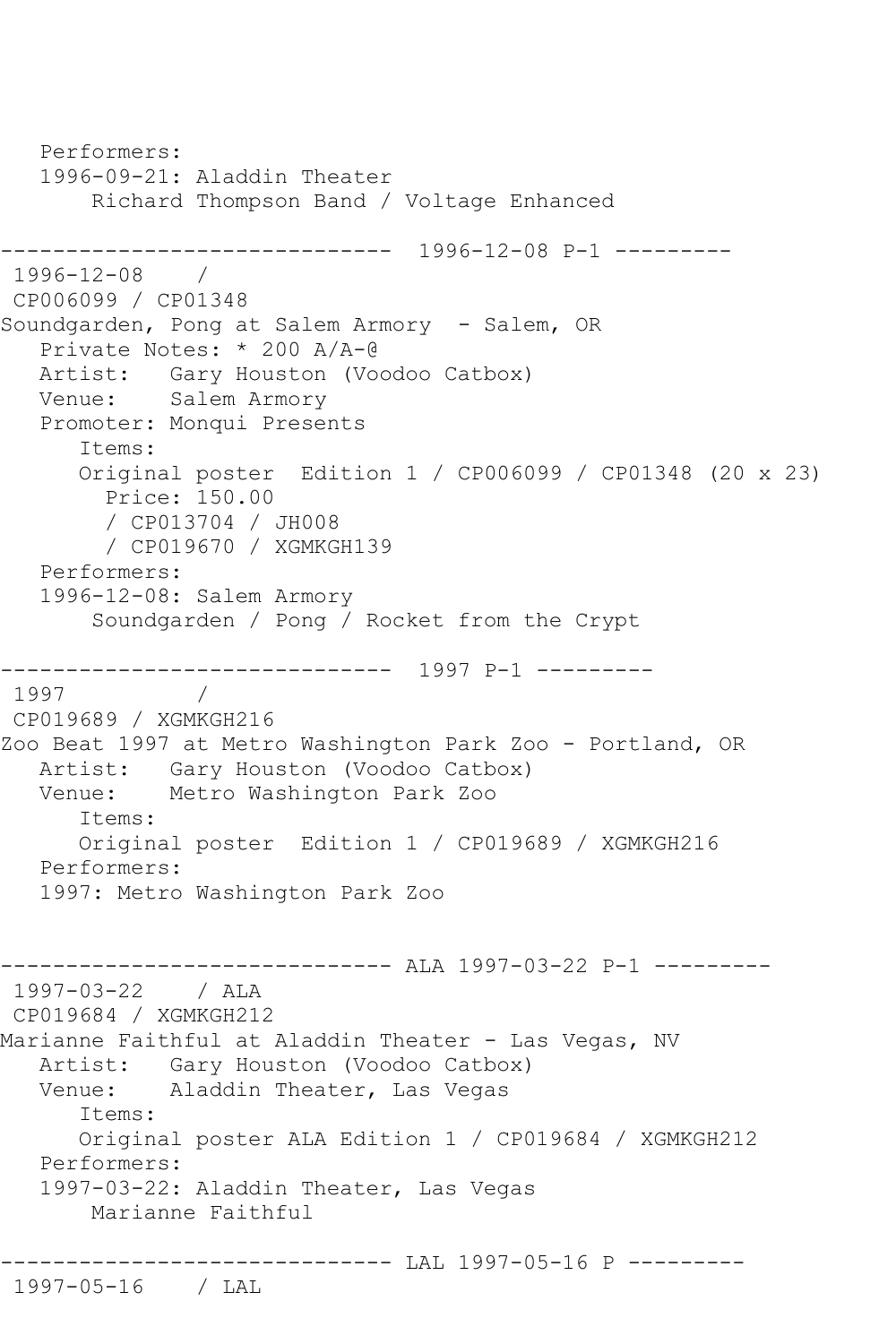CP030862 / NM10811 Breeders, Lutefisk at La Luna - Portland, OR Artist: Mike King (Voodoo Catbox) Venue: La Luna Items: Original poster LAL / CP030862 / NM10811 (11 x 17) Performers: 1997-05-16: La Luna Breeders / Lutefisk ------------------------------ CHP 1997-07-09 P-1 --------- 1997-07-09 / CHP CP019695 / XGMKGH223 Indigo Girls, Billy Tipton Memorial Saxaphone Quarter at Champoeg Park Amphitheater - St. Paul, OR Artist: Gary Houston (Voodoo Catbox) Venue: Champoeg State Park Ampitheater Items: Original poster CHP Edition 1 / CP019695 / XGMKGH223 Performers: 1997-07-09 1997-07-10: Champoeg State Park Ampitheater Indigo Girls / Billy Tipton Memorial Saxaphone Quarter ------------------------------ 1997-10-31 P --------- 1997-10-31 / CP700370 / CP700370 Man or Astro Man, Delta 72 at La Luna [Portland, OR] Notes: This item appears in the book 'The Art of Modern Rock' as AMR # 064.5<br>: Artist Mike King Venue: La Luna Promoter: Monqui / Dr. Martens Items: Original poster / CP700370 / CP700370 (10 x 26) Performers: 1997-10-31: La Luna Man or Astro Man / Delta 72 / Bishop of Battle ------------------------------ PAM 1997-11-06 P-1 --------- 1997-11-06 / PAM CP019681 / XGMKGH204 Bruce Cockburn at Portland Art Museum - Portland, OR Artist: Gary Houston (Voodoo Catbox) Venue: Portland Art Museum Items: Original poster PAM Edition 1 / CP019681 / XGMKGH204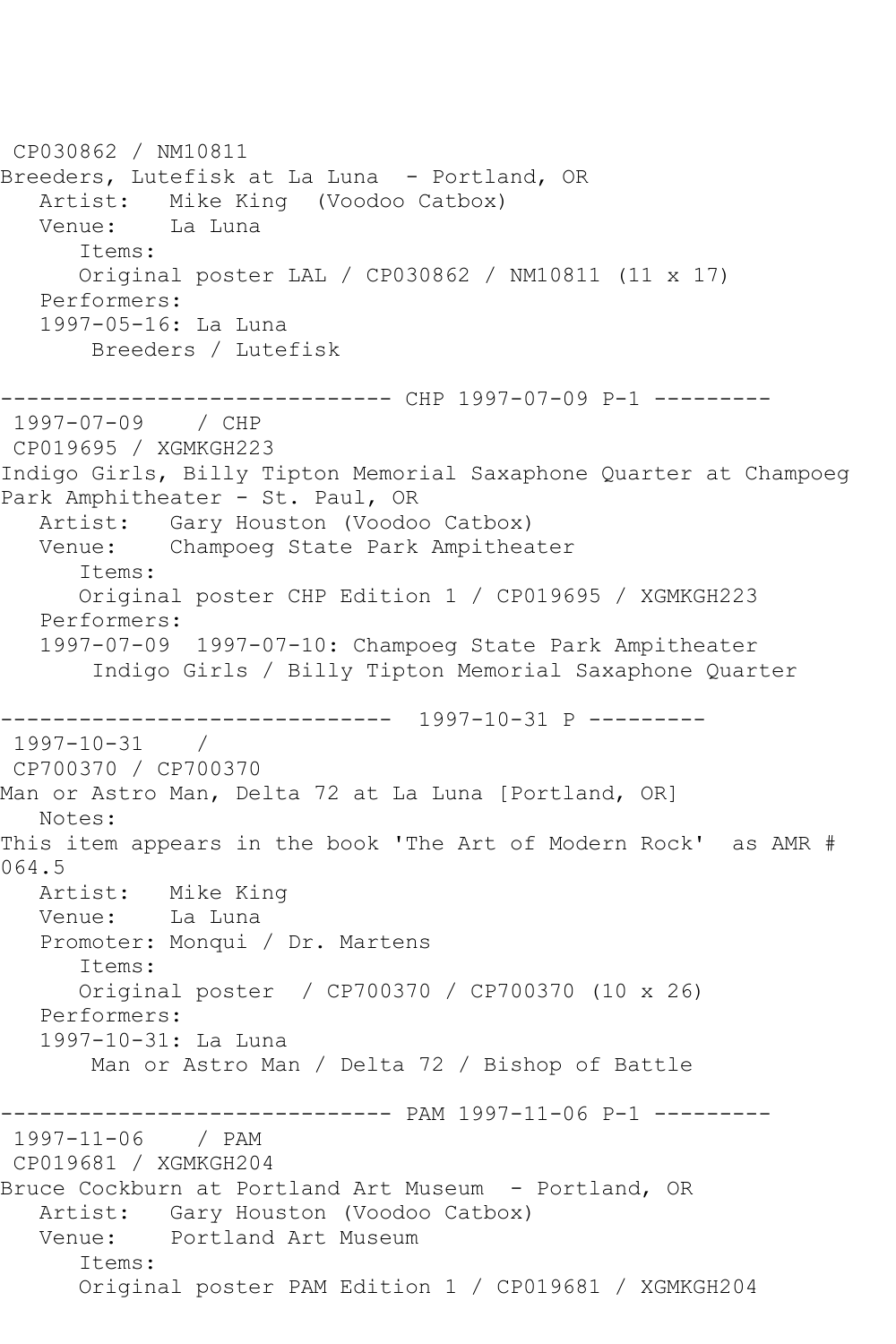Performers: 1997-11-06: Portland Art Museum Bruce Cockburn ------------------------------ ALA 1998-03-13 P --------- 1998-03-13 / ALA CP030058 / NM10007 Steve Earle at Aladdin Theater, Portland - Portland, OR Artist: Mike King (Voodoo Catbox) Venue: Aladdin Theater, Portland Items: Original poster ALA / CP030058 / NM10007 (28 x 9-1/2) Notes: Poster is a limited edition hand pulled screen print. Performers: 1998-03-13: Aladdin Theater, Portland Steve Earle ------------------------------ 1998-07-22 P --------- 1998-07-22 / CP700669 / CP700669 Weezer at Aladdin Theater [Seattle, WA] Notes: This item appears in the book 'The Art of Modern Rock' as AMR # 151.2 Artist: Mike King<br>Venue: Aladdin T Aladdin Theater Items: Original poster / CP700669 / CP700669 (11 x 17) Performers: 1998-07-22: Aladdin Theater Weezer ------------------------------ 1998-08-23 P --------- 1998-08-23 / CP700672 / CP700672 Vandals, Wank at La Luna [Portland, OR] Notes: This item appears in the book 'The Art of Modern Rock' as AMR # 151.5<br>: Artist Mike King Venue: La Luna Promoter: Monqui Presents / Dr. Martens Items: Original poster / CP700672 / CP700672 (11 x 17) Performers: 1998-08-23: La Luna Vandals / Wank / Apocalypse Hoboken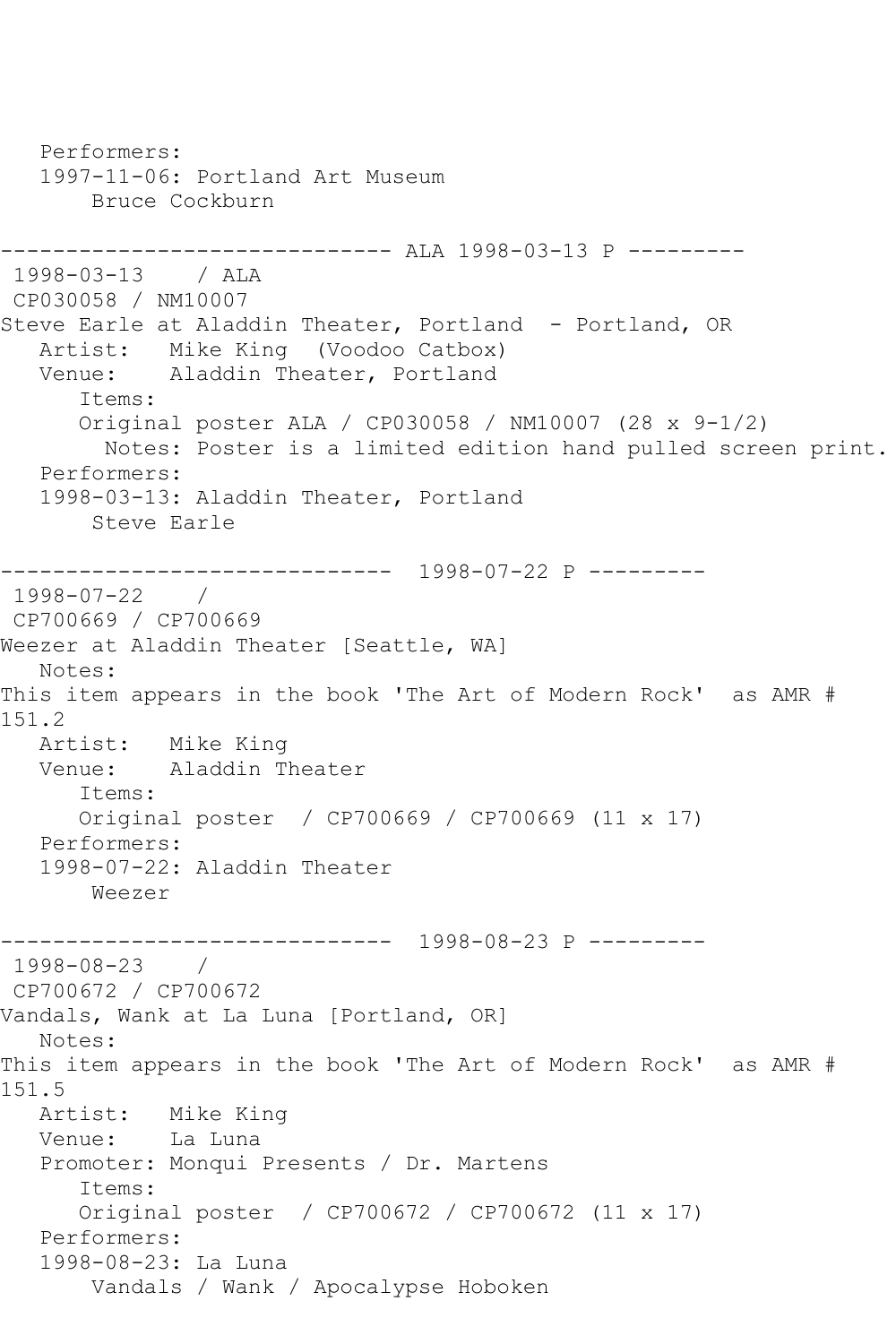------------------------------ 1998-09-20 P --------- 1998-09-20 / CP700665 / CP700665 Ratdog at Roseland Theater [Eugene, OR] Notes: This item appears in the book 'The Art of Modern Rock' as AMR # 150.3 Artist: Mike King Venue: Roseland Theater Items: Original poster / CP700665 / CP700665 (11 x 17) Performers: 1998-09-20: Roseland Theater Ratdog ------------------------------ 1999-10-09 P --------- 1999-10-09 / CP700663 / CP700663 Widespread Panic at Salem Armory [Salem, OR] Notes: Limited Edition of 175 This item appears in the book 'The Art of Modern Rock' as AMR # 150 Artist: Mike King Venue: Salem Armory Promoter: Double Tee Items: Original poster / CP700663 / CP700663 (14 x 26-1/2) Performers: 1999-10-09: Salem Armory Widespread Panic ------------------------------ ALA 1999-12-08 P-1 --------- 1999-12-08 / ALA CP014318 / MARM122 Hot Tuna, Derek Trucks Band at Aladdin Theater - Las Vegas, NV Artist: Gary Houston (Voodoo Catbox)<br>Venue: Aladdin Theater, Las Vegas Aladdin Theater, Las Vegas Items: Original poster ALA Edition 1 / CP014318 / MARM122 Performers: 1999-12-08: Aladdin Theater, Las Vegas Hot Tuna / Derek Trucks Band ------------------------------ LAL 19zz-01-14 P-1 --------- 19zz-01-14 / LAL CP019680 / XGMKGH203 Social Distortion, Supersuckers at La Luna - Portland, OR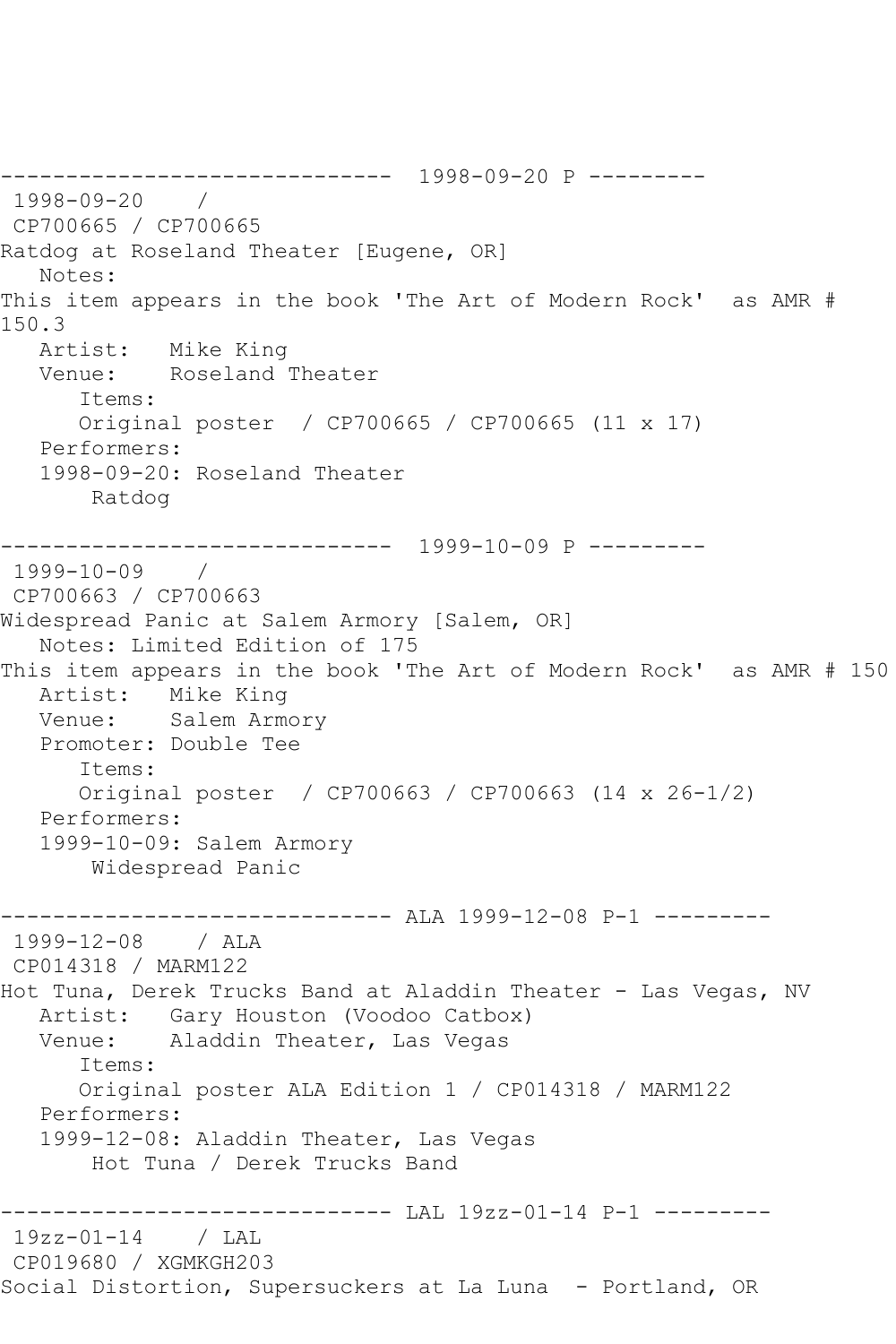Artist: Gary Houston (Voodoo Catbox)<br>Venue: La Luna Venue: Items: Original poster LAL Edition 1 / CP019680 / XGMKGH203 Performers: 19zz-01-14: La Luna Social Distortion / Supersuckers ------------------------------ SAL 19zz-02-08 P-1 --------- 19zz-02-08 / SAL CP019685 / XGMKGH213 Beck at Salem Armory - Salem, OR Artist: Mike King (Voodoo Catbox) Venue: Salem Armory Items: Original poster SAL Edition 1 / CP019685 / XGMKGH213 Performers: 19zz-02-08: Salem Armory Beck ------------------------------ GRB 19zz-02-08 P-1 --------- 19zz-02-08 / GRB CP019688 / XGMKGH215 Beausoleil at Grand Ballroom Artist: Mike King (Voodoo Catbox) Venue: Grand Ballroom Items: Original poster GRB Edition 1 / CP019688 / XGMKGH215 Performers: 19zz-02-08: Grand Ballroom Beausoleil ------------------------------ GAMH 19zz-03-20 P-1 --------- 19zz-03-20 / GAMH CP019678 / XGMKGH201 Robben Ford, Patrick Just at Great American Music Hall - San Francisco, CA Artist: Gary Houston (Voodoo Catbox) Venue: Great American Music Hall Items: Original poster GAMH Edition 1 / CP019678 / XGMKGH201 Performers: 19zz-03-20: Great American Music Hall Robben Ford / Patrick Just / Scott Johnson / Chris Cain / Garth Webber / Mark Ford / Michael Osborn / Gabriel Ford ----------------- MORT 19zz-03-22 P-1 ---------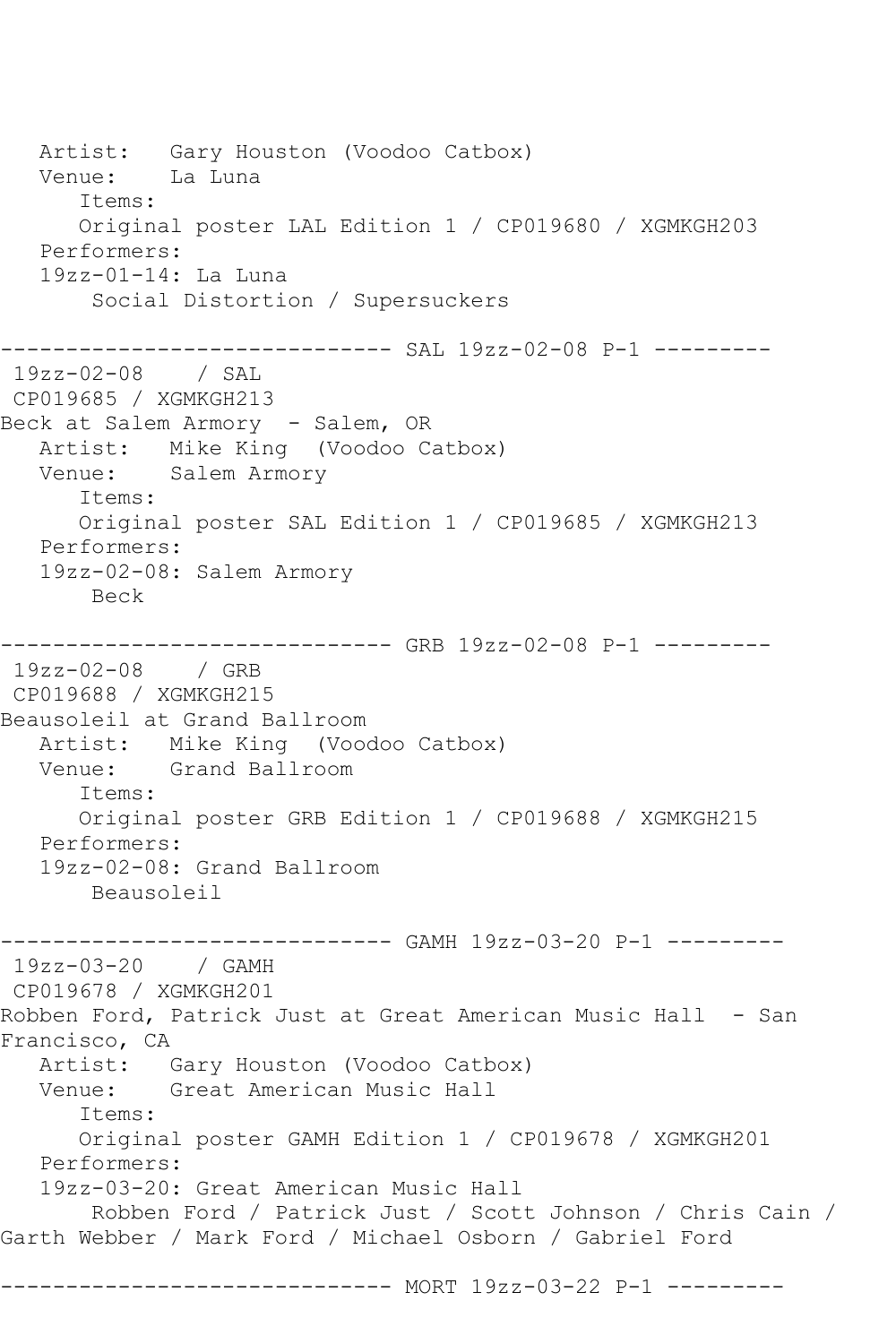19zz-03-22 / MORT CP019677 / XGMKGH200 Jon Spencer Blues Explosion, Sled Head at Moore Theater - Portland, OR Artist: Mike King (Voodoo Catbox) Venue: Moore Theater Items: Original poster MORT Edition 1 / CP019677 / XGMKGH200 Performers: 19zz-03-22: Moore Theater Jon Spencer Blues Explosion / Sled Head ------------------------------ 19zz-04-03 P-1 --------- 19zz-04-03 / CP019692 / XGMKGH219 Built To Spill, Modest Mouse at WSU CLub, Pullman, WA - Pullman, WA Artist: Mike King (Voodoo Catbox) Venue: WSU CLub, Pullman, WA Items: Original poster Edition 1 / CP019692 / XGMKGH219 Performers: 19zz-04-03: WSU CLub, Pullman, WA Built To Spill / Modest Mouse / 764 Hero -------------------- HPA 19zz-04-11 P-1 ---------19zz-04-11 / HPA CP019672 / XGMKGH195 Descendents, Suicide Machines at Hollywood Palladium - Birmingham, MI Artist: Gary Houston (Voodoo Catbox) Venue: Hollywood Paladium Items: Original poster HPA Edition 1 / CP019672 / XGMKGH195 Performers: 19zz-04-11: Hollywood Paladium Descendents / Suicide Machines / Shades Apart ----------- SAL 19zz-04-27 P-1 ---------19zz-04-27 / SAL CP015981 / ME1125 Foo Fighters, Ween at Salem Armory - Salem, OR Notes: Signed Limited Edition of 200 This item appears in the book 'The Art of Modern Rock' as AMR # 065.5 Artist: Gary Houston (Voodoo Catbox) Venue: Salem Armory Items: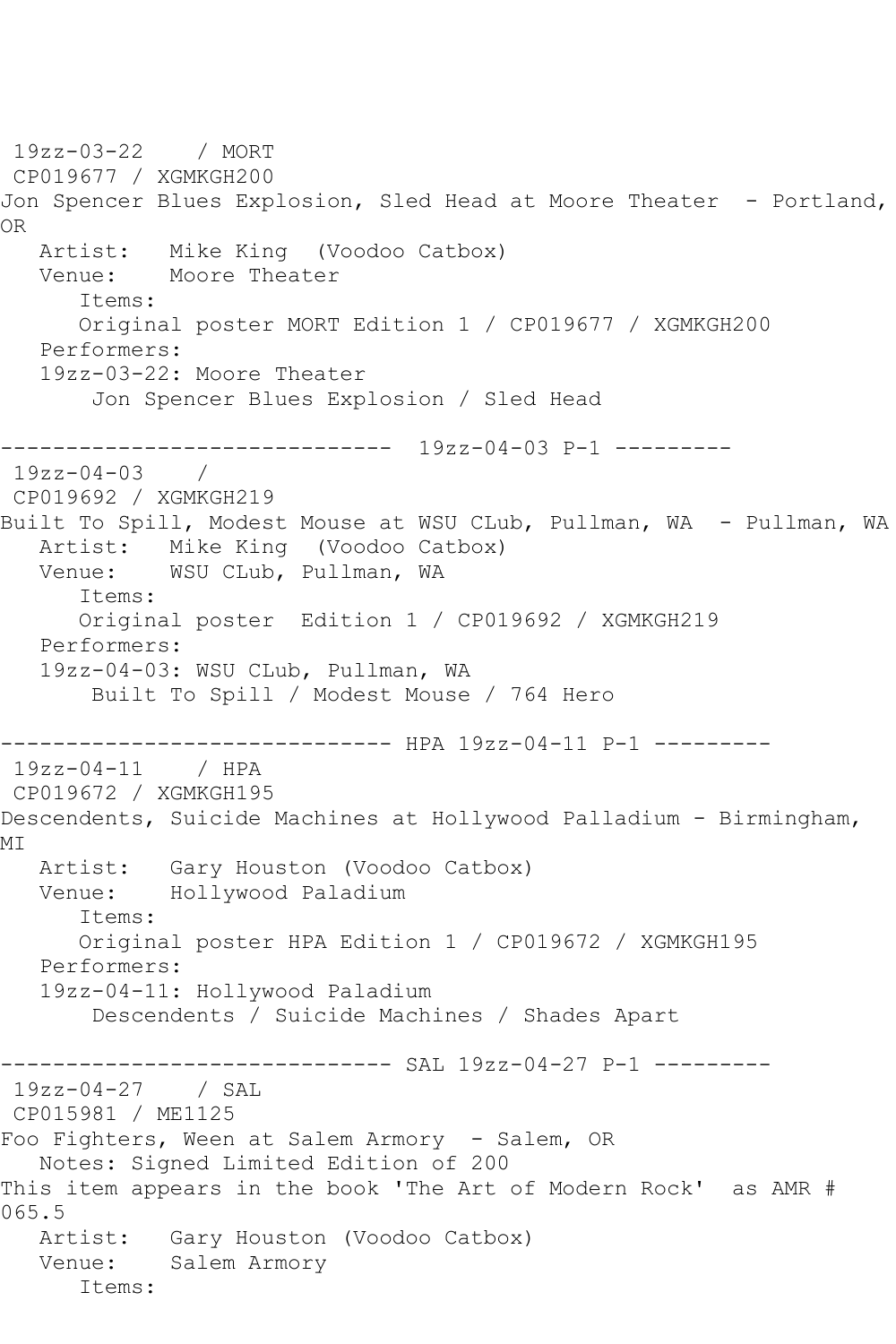Original poster SAL Edition 1 / CP015981 / ME1125 SAL / CP019669 / XGMKGH138 Performers: 19zz-04-27: Salem Armory Foo Fighters / Ween / Jawbreakers ------------------------------ 19zz-05-05 P-1 --------- 19zz-05-05 / CP019675 / XGMKGH198 Ben Harper at Idaho Student Union - Pocatello, ID Artist: Gary Houston (Voodoo Catbox) Venue: Idaho Student Union Items: Original poster Edition 1 / CP019675 / XGMKGH198 / CP013700 / JH004 Performers: 19zz-05-05 19zz-05-06: Idaho Student Union Ben Harper ------------------------------ ROS 19zz-05-08 P-1 --------- 19zz-05-08 / ROS CP019682 / XGMKGH210 Big Head Todd and the Monsters, Nil Lara at Roseland, Portland -Portland, OR Artist: Gary Houston (Voodoo Catbox)<br>Venue: Roseland, Portland Roseland, Portland Items: Original poster ROS Edition 1 / CP019682 / XGMKGH210 Performers: 19zz-05-08: Roseland, Portland Big Head Todd and the Monsters / Nil Lara ------------------------------ CHP 19zz-06-24 P-1 --------- 19zz-06-24 / CHP CP019650 / XGMCGH123 Butthole Surfers, Toadies at Champoeg Park Amphitheater - St. Paul, OR Artist: Gary Houston (Voodoo Catbox) Venue: Champoeg State Park Ampitheater Items: Original poster CHP Edition 1 / CP019650 / XGMCGH123 Performers: 19zz-06-24: Champoeg State Park Ampitheater Butthole Surfers / Toadies / Rev. Horton Heat / Supersuckers ------------------------------ LAL 19zz-06-28 P-1 --------- 19zz-06-28 / LAL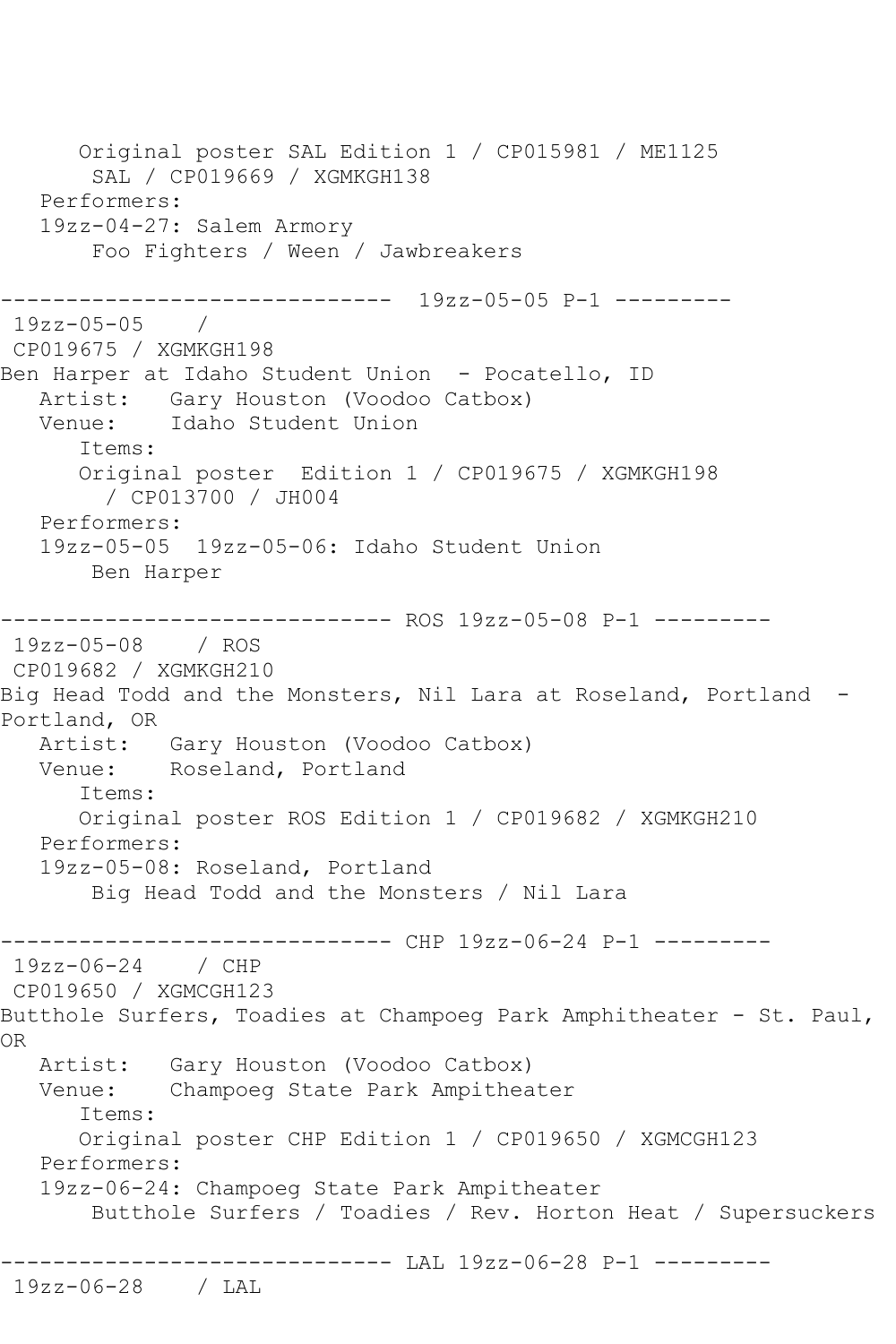CP019661 / XGMKGH128 Hazel Vitapup, Surf Maggots at La Luna - Portland, OR Artist: Mike King (Voodoo Catbox) Venue: La Luna Items: Original poster LAL Edition 1 / CP019661 / XGMKGH128 Performers: 19zz-06-28: La Luna Hazel Vitapup / Surf Maggots / Hagfish ------------------------------ PME 19zz-07-13 P-1 --------- 19zz-07-13 / PME CP019686 / XGMKGH214 Neil Young, Primus at Portland Meadows - Portland, OR Artist: Mike King (Voodoo Catbox) Venue: Portland Meadows Items: Original poster PME Edition 1 / CP019686 / XGMKGH214 Original poster PME Edition 1 / CP016017 / ME1161 Performers: 19zz-07-13: Portland Meadows Neil Young / Primus / Big Head Todd and the Monsters / Toad and the Wet Sprocket / Morph / Squirrel Nut Zippers ------------------------------ PME 19zz-07-13 P-1 --------- 19zz-07-13 / PME CP019687 / XGMKGH214A Neil Young and Crazy Horse, Primus at Portland Meadows - Portland, OR Artist: Gary Houston (Voodoo Catbox)<br>Venue: Portland Meadows Portland Meadows Items: Original poster PME Edition 1 / CP019687 / XGMKGH214A Performers: 19zz-07-13: Portland Meadows Neil Young / Primus / Big Head Todd and the Monsters ----------- CHP 19zz-07-18 P-1 ---------19zz-07-18 / CHP CP019656 / XGMKGH120 Reggae Sunsplash, Marley and the Melody Makers at Champoeg Park Amphitheater - St. Paul, OR Artist: Gary Houston (Voodoo Catbox)<br>Venue: Champoeg State Park Ampithea Champoeg State Park Ampitheater Items: Original poster CHP Edition 1 / CP019656 / XGMKGH120 Performers: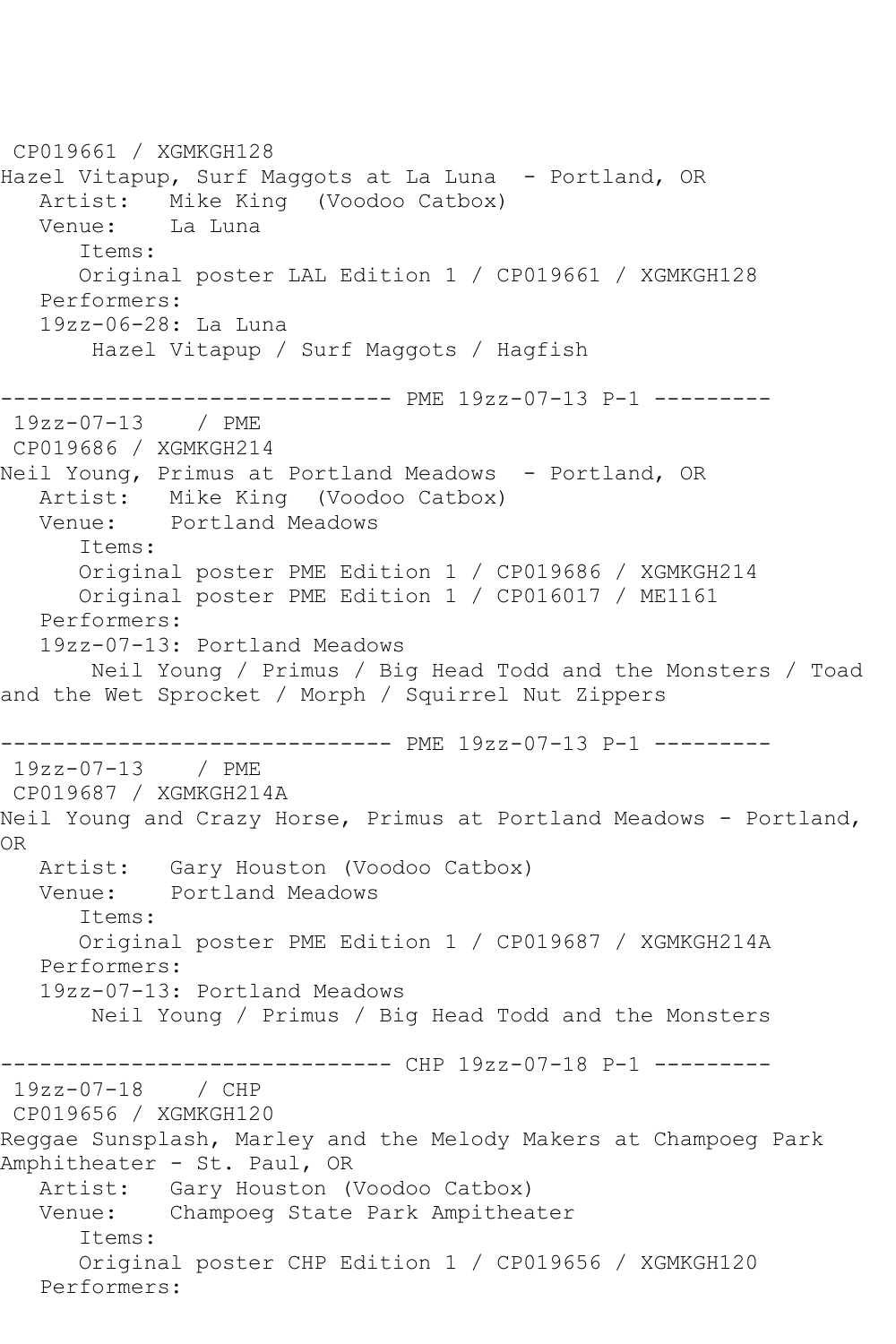19zz-07-18: Champoeg State Park Ampitheater Reggae Sunsplash / Bob Marley / Fugees ------------------------------ CHP 19zz-07-23 P-1 --------- 19zz-07-23 / CHP CP019679 / XGMKGH202 Ani Difranco at Champoeg Park Amphitheater - St. Paul, OR Artist: Gary Houston (Voodoo Catbox) Venue: Champoeg State Park Ampitheater Items: Original poster CHP Edition 1 / CP019679 / XGMKGH202 Performers: 19zz-07-23: Champoeg State Park Ampitheater Ani Difranco ------------------------------ LAL 19zz-07-24 P-1 --------- 19zz-07-24 / LAL CP019654 / XGMK67 Foo Fighters, Shudder To Think at La Luna - Portland, OR Artist: Mike King (Voodoo Catbox) Venue: La Luna Items: Original poster LAL Edition 1 / CP019654 / XGMK67 Performers: 19zz-07-24: La Luna Foo Fighters / Shudder To Think / Wool ------------------------------ CHP 19zz-07-26 P-1 --------- 19zz-07-26 / CHP CP019649 / XGMCGH122 The Chieftains, Ashley Macisaac at Champoeg Park Amphitheater - St. Paul, OR Artist: Gary Houston (Voodoo Catbox)<br>Venue: Champoeg State Park Ampithea Champoeg State Park Ampitheater Items: Original poster CHP Edition 1 / CP019649 / XGMCGH122 Performers: 19zz-07-26: Champoeg State Park Ampitheater Chieftains / Ashley Macisaac ------------------------------ CHP 19zz-08-03 P-1 --------- 19zz-08-03 / CHP CP019691 / XGMKGH218 Bunny Wailer, Lucky Sube at Champoeg Park Amphitheater - St. Paul, OR Artist: Gary Houston (Voodoo Catbox) Venue: Champoeg State Park Ampitheater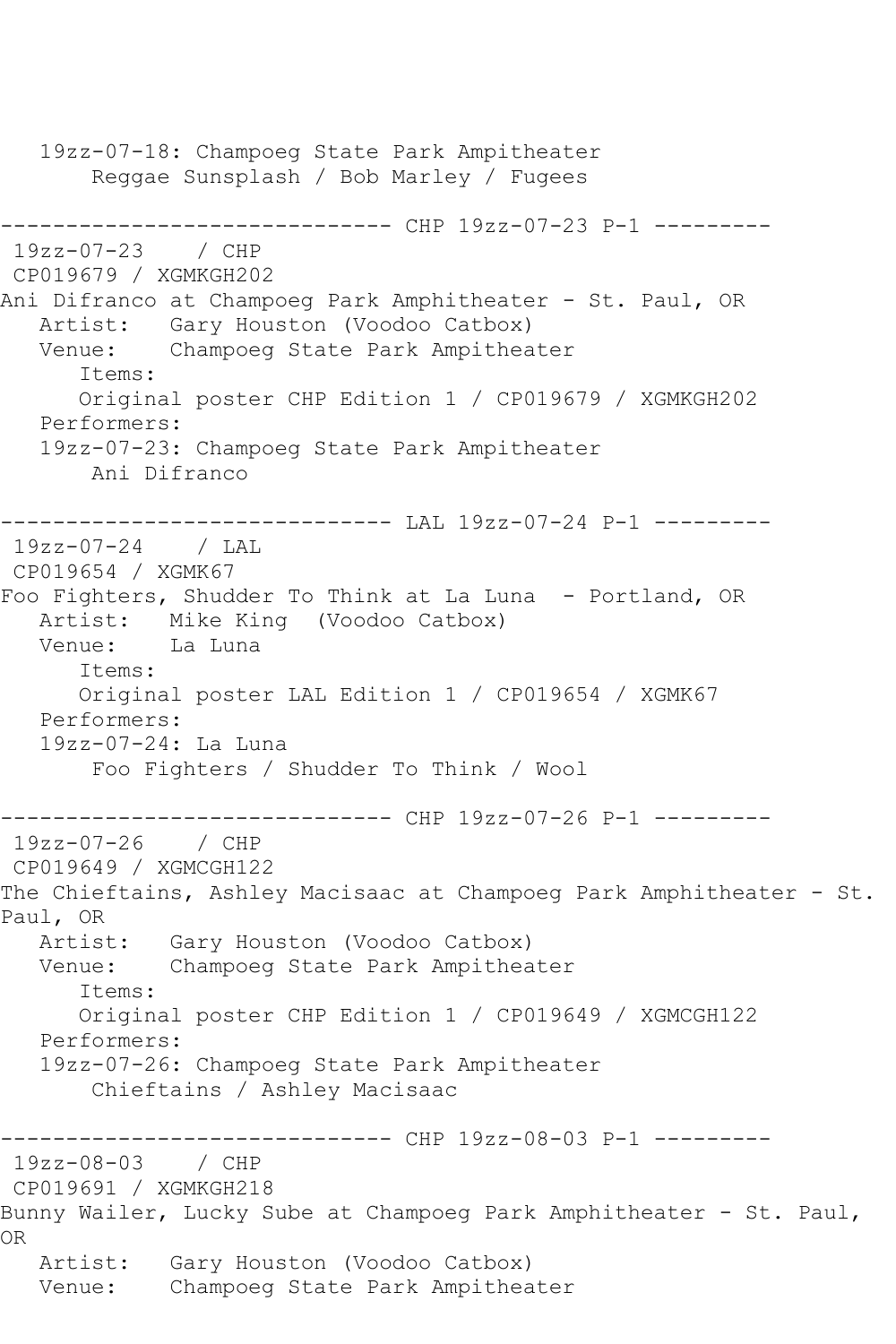Items: Original poster CHP Edition 1 / CP019691 / XGMKGH218 CHP / CP013705 / JH009 Performers: 19zz-08-03: Champoeg State Park Ampitheater Bunny Wailer / Lucky Sube / Kreyol Syndikat / Instigators ------------------------------ ROS 19zz-08-21 P-1 --------- 19zz-08-21 / ROS CP019671 / XGMKGH140 Misfits, Anthrax at Roseland - Portland, OR Artist: Gary Houston (Voodoo Catbox)<br>Venue: Roseland Theater, Portland, Roseland Theater, Portland, OR Items: Original poster ROS Edition 1 / CP019671 / XGMKGH140 Performers: 19zz-08-21: Roseland Theater, Portland, OR Misfits / Anthrax / Life of Agony / Cannibal Corpse ------------------------------ SATY 19zz-08-24 P-1 --------- 19zz-08-24 / SATY CP019659 / XGMKGH126 Pond Quasi, Grandaddy at Satyricon - Portland, OR Artist: Mike King (Voodoo Catbox) Venue: Satyricon Items: Original poster SATY Edition 1 / CP019659 / XGMKGH126 Performers: 19zz-08-24: Satyricon Pond Quasi / Grandaddy / Mustache -------------- CHP 19zz-08-29 P-1 ---------19zz-08-29 / CHP CP019690 / XGMKGH217 Beck, Sonic Youth at Champoeg Park Amphitheater - St. Paul, OR Artist: Gary Houston (Voodoo Catbox)<br>Venue: Champoeg State Park Ampithea Champoeg State Park Ampitheater Items: Original poster CHP Edition 1 / CP019690 / XGMKGH217 Performers: 19zz-08-29: Champoeg State Park Ampitheater Beck / Sonic Youth ------------------------------ SAL 19zz-11-03 P-1 --------- 19zz-11-03 / SAL CP019673 / XGMKGH196 Foo Fighters, Treble Charger at Salem Armory - Salem, OR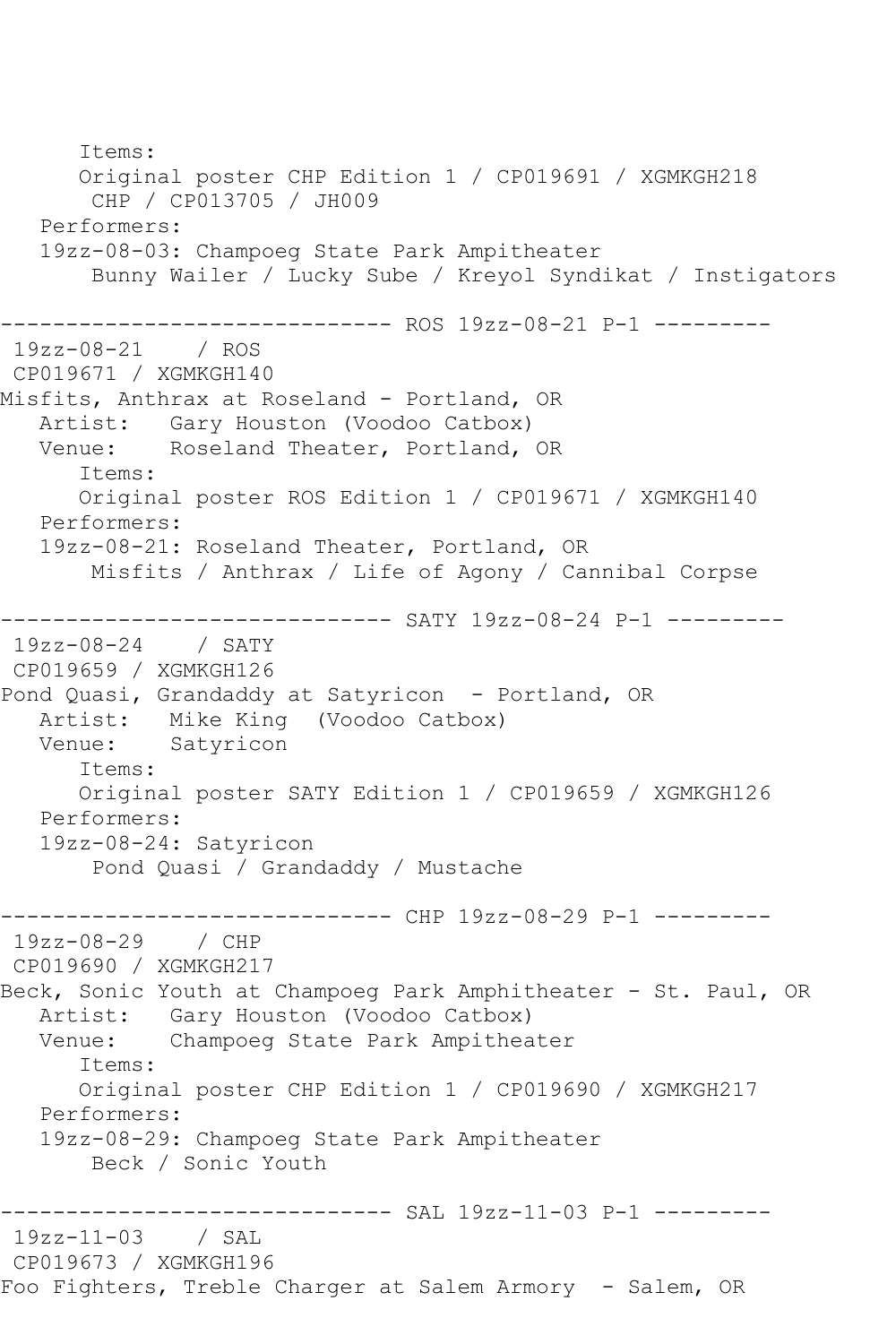Artist: Gary Houston (Voodoo Catbox) Venue: Salem Armory Items: Original poster SAL Edition 1 / CP019673 / XGMKGH196 Performers: 19zz-11-03 19zz-11-04: Salem Armory Foo Fighters / Treble Charger / Talk Show ------------------------------ RKC 19zz-11-08 P-1 --------- 19zz-11-08 / RKC CP019665 / XGMKGH134 Bad Religion, Softy at Rock Candy - Portland, OR Artist: Gary Houston (Voodoo Catbox) Venue: Rock Candy Items: Original poster RKC Edition 1 / CP019665 / XGMKGH134 Performers: 19zz-11-08: Rock Candy Bad Religion / Softy ------------------------------ LAL 19zz-11-14 P-1 --------- 19zz-11-14 / LAL CP019667 / XGMKGH136 George Clinton at La Luna - Portland, OR Artist: Gary Houston (Voodoo Catbox)<br>Venue: La Luna La Luna Items: Original poster LAL Edition 1 / CP019667 / XGMKGH136 Performers: 19zz-11-14: La Luna George Clinton ------------------------------ LAL 19zz-11-17 P-1 --------- 19zz-11-17 / LAL CP019666 / XGMKGH135 Wilco, Handsome Family at La Luna - Portland, OR Artist: Gary Houston (Voodoo Catbox) Venue: La Luna Items: Original poster LAL Edition 1 / CP019666 / XGMKGH135 LAL / CP013706 / JH010 Performers: 19zz-11-17 19zz-11-18: La Luna Wilco / Handsome Family ------------------------------ ROS 19zz-12-05 P-1 --------- 19zz-12-05 / ROS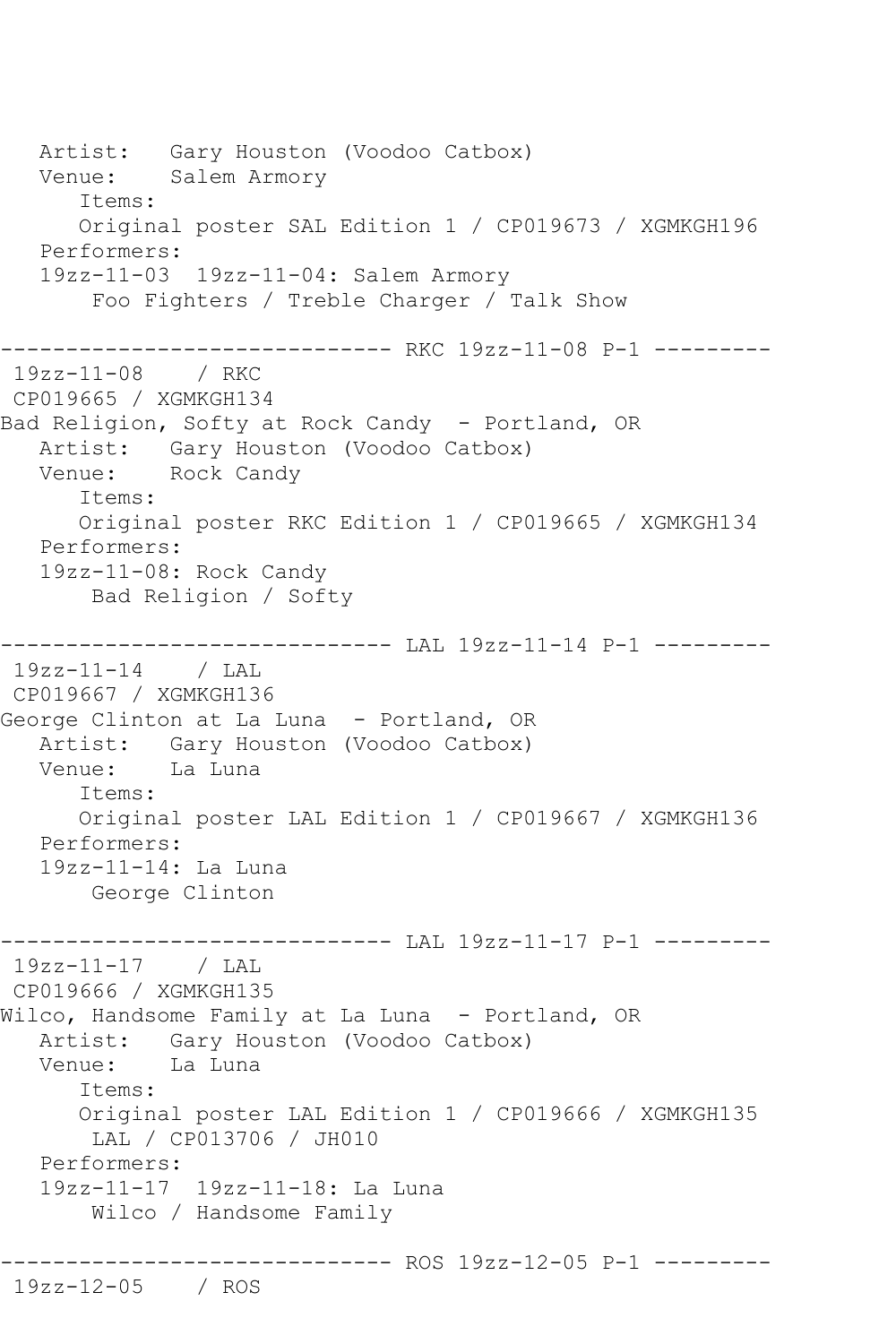CP005628 / CP00877 John Hiatt, Sherri Jackson at Roseland Ballroom - New York, NY Private Notes: \* A/A- signed 200 Artist: Gary Houston (Voodoo Catbox)<br>Venue: Roseland Ballroom Roseland Ballroom Items: Original poster ROS Edition 1 / CP005628 / CP00877 (13-1/4 x 15-1/2) Price: 2000.00 ROS / CP013699 / JH003 ROS / CP016046 / ME1190 ROS / CP019676 / XGMKGH199 Performers: 19zz-12-05: Roseland Ballroom John Hiatt / Sherri Jackson / Jeb Loy Nichols ------------------------------ LAL 19zz-12-27 P-1 --------- 19zz-12-27 / LAL CP019693 / XGMKGH220 Satan's Pilgrims, Svelt at La Luna - Portland, OR Artist: Mike King (Voodoo Catbox) Venue: La Luna Items: Original poster LAL Edition 1 / CP019693 / XGMKGH220 Performers: 19zz-12-27: La Luna Satan's Pilgrims / Svelt / Underpant's Machine / Maroons Vehicle ------------------------------ 2000-01-16 P --------- 2000-01-16 / CP700664 / CP700664 Hasidic New Wave at Aladdin Theater [Seattle, WA] Notes: Limited Edition of 100 This item appears in the book 'The Art of Modern Rock' as AMR # 150.2<br>Artist: Mike King Venue: Aladdin Theater Items: Original poster / CP700664 / CP700664 (17 x 22-1/2) Performers: 2000-01-16: Aladdin Theater Hasidic New Wave ------------------------------ 2000-09-15 P --------- 2000-09-15 / CP700667 / CP700667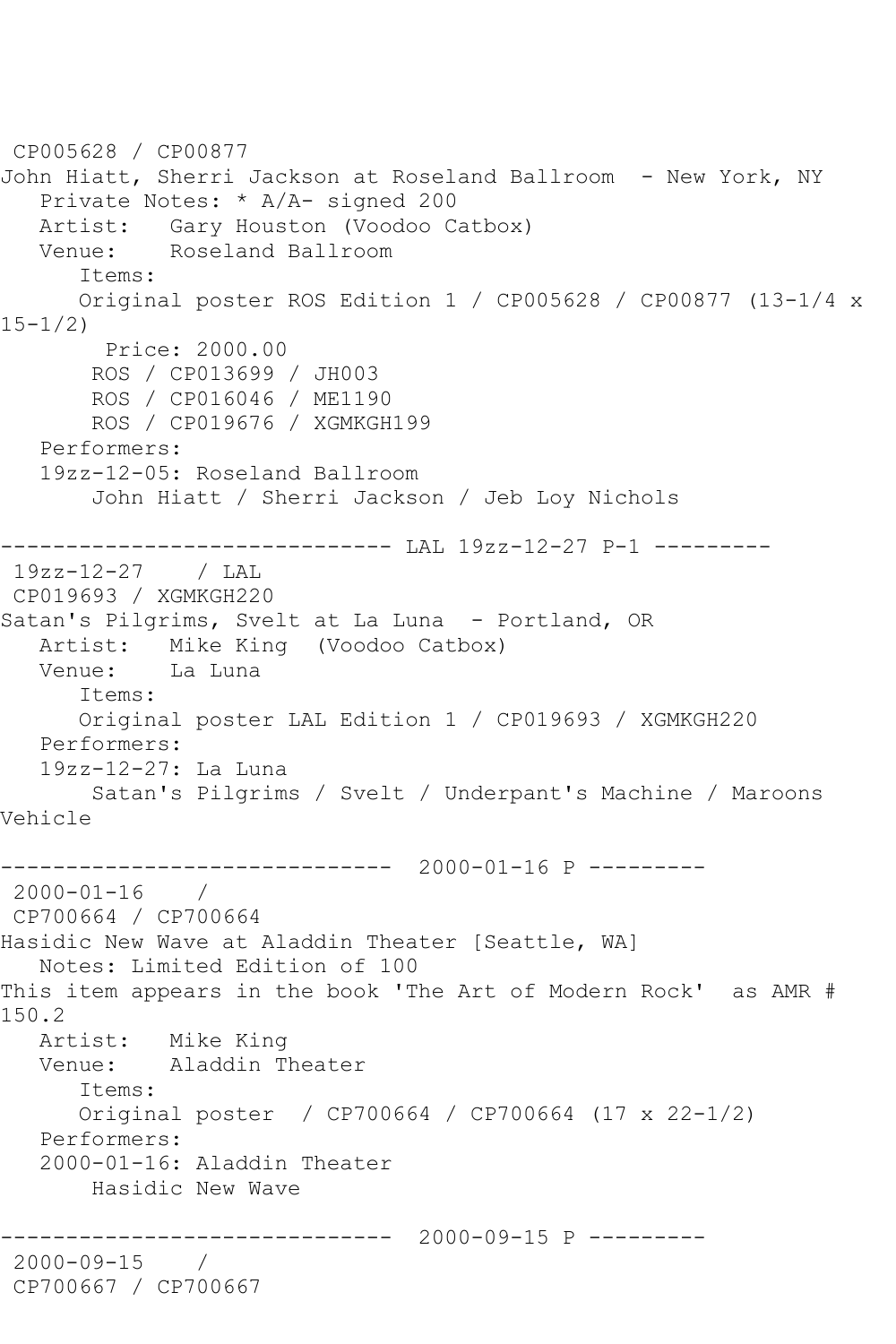311 at Roseland Theater [Eugene, OR] Notes: This item appears in the book 'The Art of Modern Rock' as AMR # 150.5<br>Artist: Mike King Venue: Roseland Theater Items: Original poster / CP700667 / CP700667 (11 x 17) Performers: 2000-09-15: Roseland Theater 311 ------------------------------ 2001-05-29 P --------- 2001-05-29 / CP700671 / CP700671 David Byrne, Joe Henry at Roseland Theater [Eugene, OR] Notes: Limited Edition of 150 This item appears in the book 'The Art of Modern Rock' as AMR # 151.4 Artist: Mike King Venue: Roseland Theater Promoter: Double Tee Items: Original poster / CP700671 / CP700671 (16-1/2 x 26) Performers: 2001-05-29: Roseland Theater David Byrne / Joe Henry ------------------------------ 2001-07-23 P --------- 2001-07-23 / CP700373 / CP700373 Cheap Trick, Harmony Riley at Roseland Theater [Eugene, OR] Notes: Limited Edition of 195 This item appears in the book 'The Art of Modern Rock' as AMR # 065.3 Artist: Mike King Venue: Roseland Theater Items: Original poster / CP700373 / CP700373 (18 x 26) Performers: 2001-07-23: Roseland Theater Cheap Trick / Harmony Riley ------------------------------ 2001-11-07 P --------- 2001-11-07 / CP030481 / NM10430 Jane's Addiction, Stereo Mc's at Stadium Exhibition Center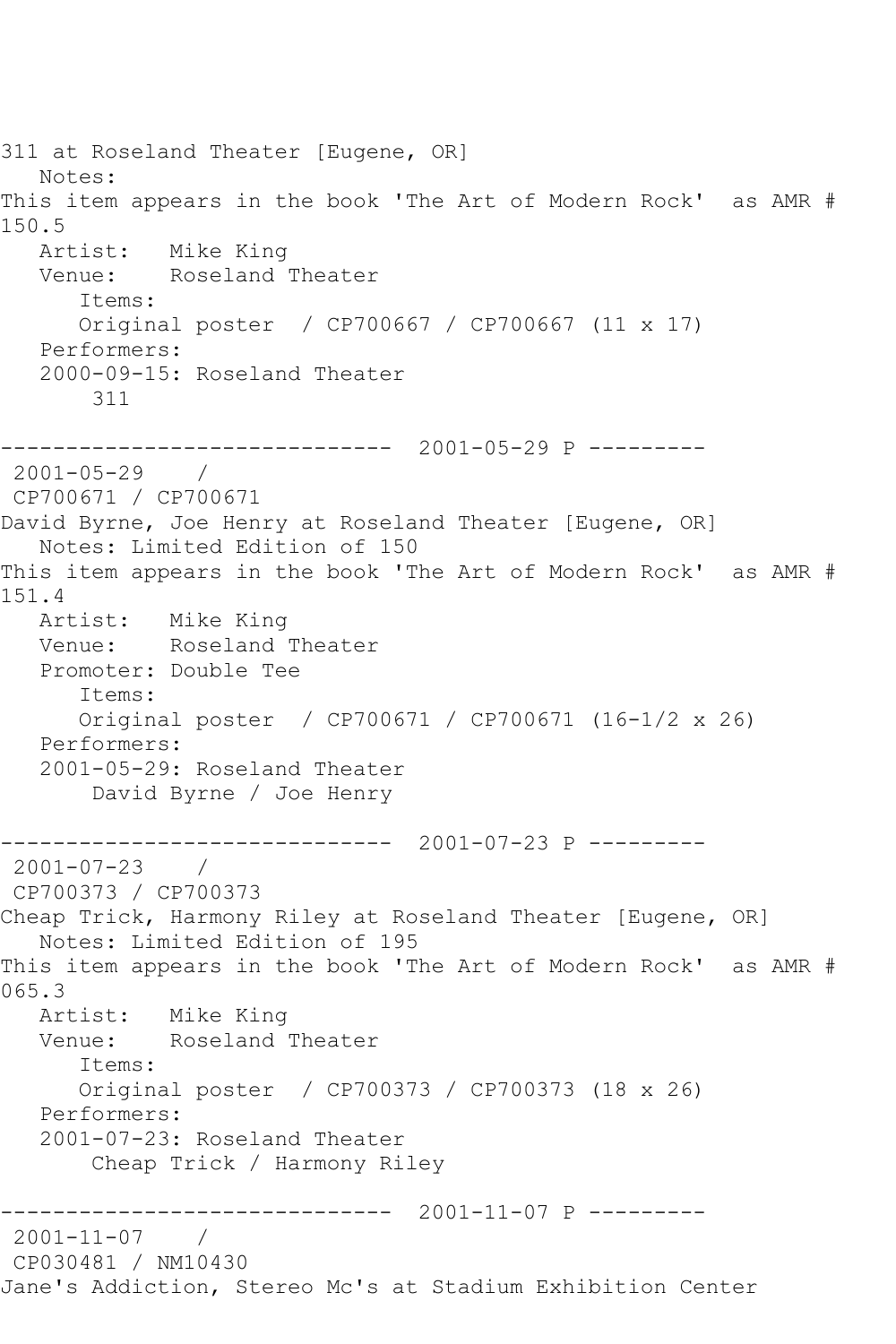Artist: Mike King (Voodoo Catbox) Venue: Stadium Exhibition Center Items: Original poster / CP030481 / NM10430 (11 x 26) Performers: 2001-11-07: Stadium Exhibition Center Jane's Addiction / Stereo Mc's ------------------------------ 2002-02-08 P ---------  $2002 - 02 - 08$ CP700368 / CP700368 Beck, Olivia Tremor at Salem Armory [Salem, OR] Notes: Limited Edition of 115 This item appears in the book 'The Art of Modern Rock' as AMR # 064.3 Artist: Mike King Venue: Salem Armory Promoter: NRK / Monqui / Dr. Martens Items: Original poster / CP700368 / CP700368 (20 x 26) Performers: 2002-02-08: Salem Armory Beck / Olivia Tremor / Control ------------------------------ 2002-04-21 P --------- 2002-04-21 / CP700670 / CP700670 Nick Cave and the Bad Seeds, Khan at Crystal Ballroom [Portland, OR] Notes: This item appears in the book 'The Art of Modern Rock' as AMR # 151.3 Artist: Mike King Venue: Crystal Ballroom Items: Original poster / CP700670 / CP700670 (12 x 25) Performers: 2002-04-21: Crystal Ballroom Nick Cave and the Bad Seeds / Khan / Kid Congo Powers ------------------------------ 2002-08-17 P --------- 2002-08-17 / CP700666 / CP700666 X, Supersuckers at Roseland Notes: This item appears in the book 'The Art of Modern Rock' as AMR # 150.4 Artist: Mike King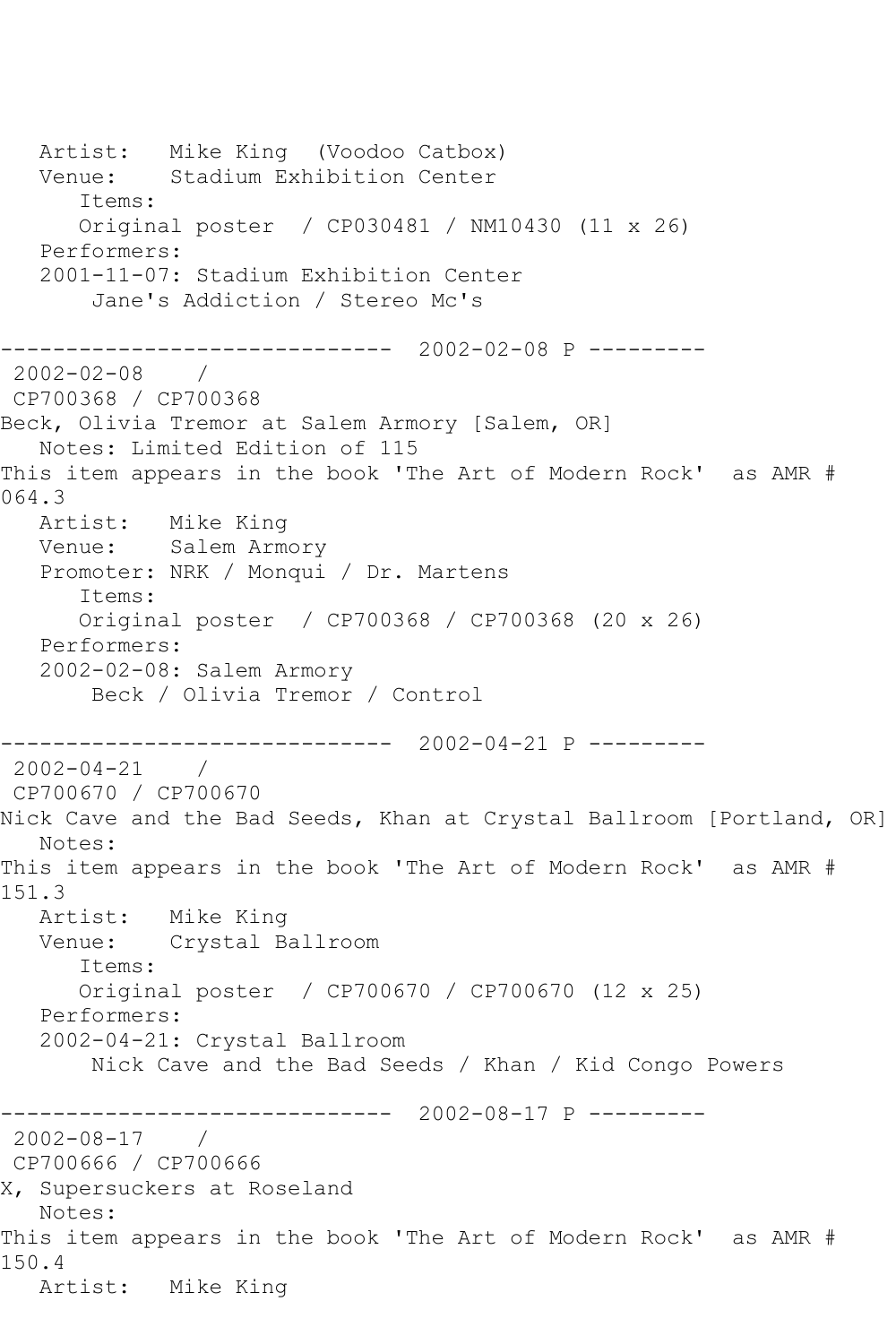Venue: Roseland Promoter: Monqui Presents Items: Original poster / CP700666 / CP700666 (11 x 17) Performers: 2002-08-17: Roseland X / Supersuckers / John Doe / Billy Zoom ------------------------------ SHOX zzzz-04-05 P -------- zzzz-04-05 / SHOX CP046664 / CP046664 Pink Martini, 3 Leg Torso at Showbox Artist: Crash Design (Mike King) Venue: Showbox Promoter: Neverstop Items: Original poster SHOX / CP046664 / CP046664 Performers: zzzz-04-05: Showbox Pink Martini / 3 Leg Torso ------------------------------ PINE zzzz-04-06 P -------- zzzz-04-06 / PINE CP046444 / CP046444 Faith No More, Circus of Power at Pine Street Theater - Seattle, WA Artist: Crash Design (Mike King) Venue: Pine Street Theater Promoter: Monqui Presents Items: Original poster PINE / CP046444 / CP046444 Performers: zzzz-04-06: Pine Street Theater Faith No More / Circus of Power / Sweaty Nipples zzzz-04-06: Moore Theater Faith No More / Circus of Power / Sweaty Nipples ------------------------------ PINE zzzz-04-18 P -------- zzzz-04-18 / PINE CP046360 / CP046360 Riot, Love on Ice at Pine Street Theater - Seattle, WA Artist: Crash Design (Mike King) Venue: Pine Street Theater Promoter: Monqui Presents Items: Original poster PINE / CP046360 / CP046360 Performers: zzzz-04-18: Pine Street Theater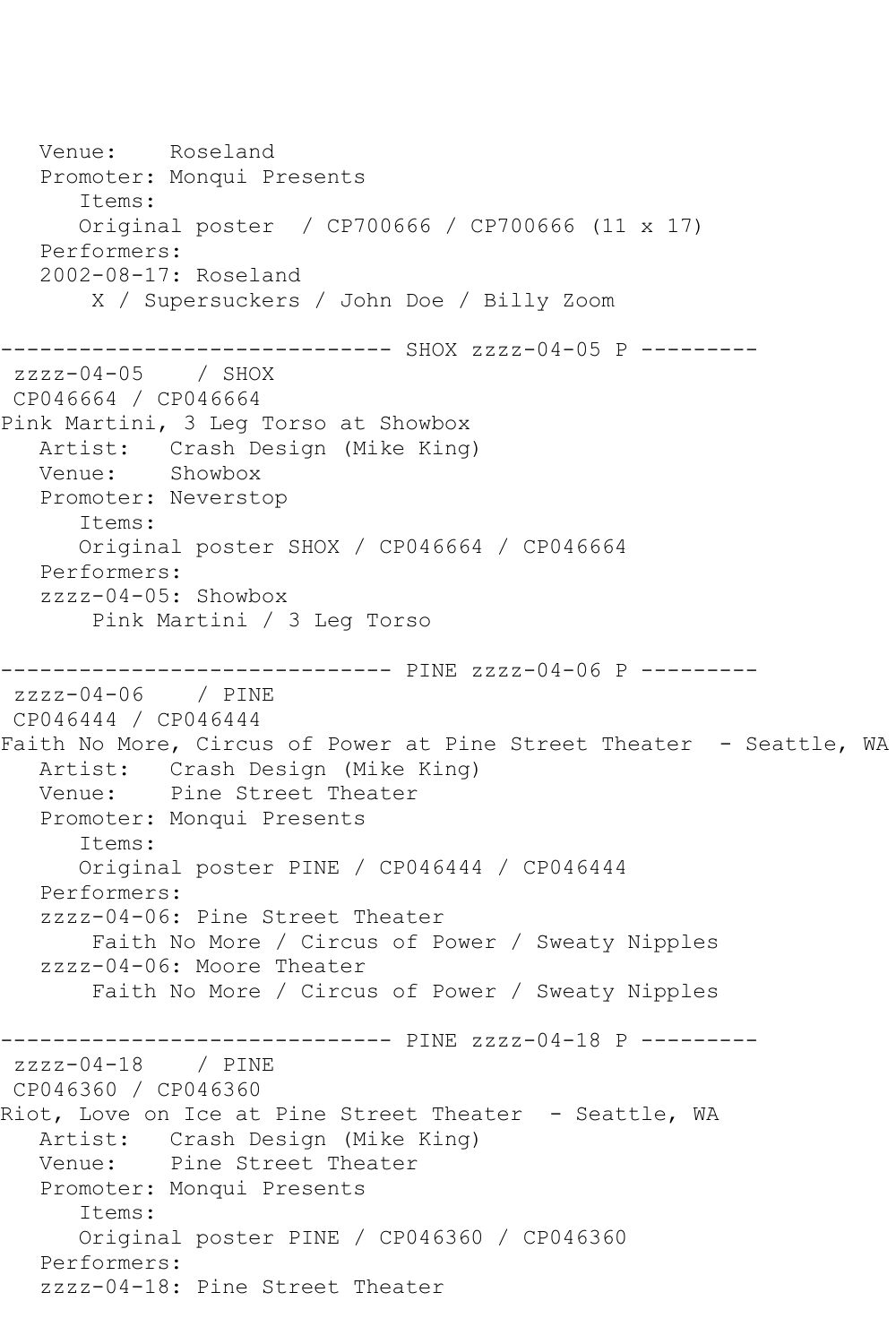Riot / Love on Ice

-------------- ROSE zzzz-04-26 P --------zzzz-04-26 / ROSE CP030834 / NM10783 Sky Cries Mary, Sybil Vane at Roseland Artist: Mike King (Voodoo Catbox) Venue: Roseland Theater, Portland, OR Items: Original poster ROSE / CP030834 / NM10783 (11 x 17) Performers: zzzz-04-26: Roseland Theater, Portland, OR Sky Cries Mary / Sybil Vane ------------------------------ zzzz-04-28 P --------  $zzzz-04-28$  s / CP048148 / CP048148 3 Leg Torso Sextet, Black Cat Orchestra at Hollywood Theater Benefit: John Gratzs animated film The Dowagers Idyll Artist: Crash Design (Mike King) Venue: Hollywood Theater Items: Original poster / CP048148 / CP048148 Performers: zzzz-04-28 sat: Hollywood Theater 3 Leg Torso / Black Cat Orchestra ------------------------------ KEYL zzzz-05-17 P -------- zzzz-05-17 / KEYL CP046451 / CP046451 Del Amitri, Red String at Key Largo - Key Largo, FL Artist: Crash Design (Mike King) Venue: Key Largo Promoter: Monqui Presents Items: Original poster KEYL / CP046451 / CP046451 Performers: zzzz-05-17: Key Largo Del Amitri / Red String ------------------------------ zzzz-05-22 P -------- zzzz-05-22 / CP046367 / CP046367 Psychic TV, Thee Infinite Beat at Backstage - Philadelphia, PA Artist: Crash Design (Mike King) Venue: Backstage Promoter: Monqui Presents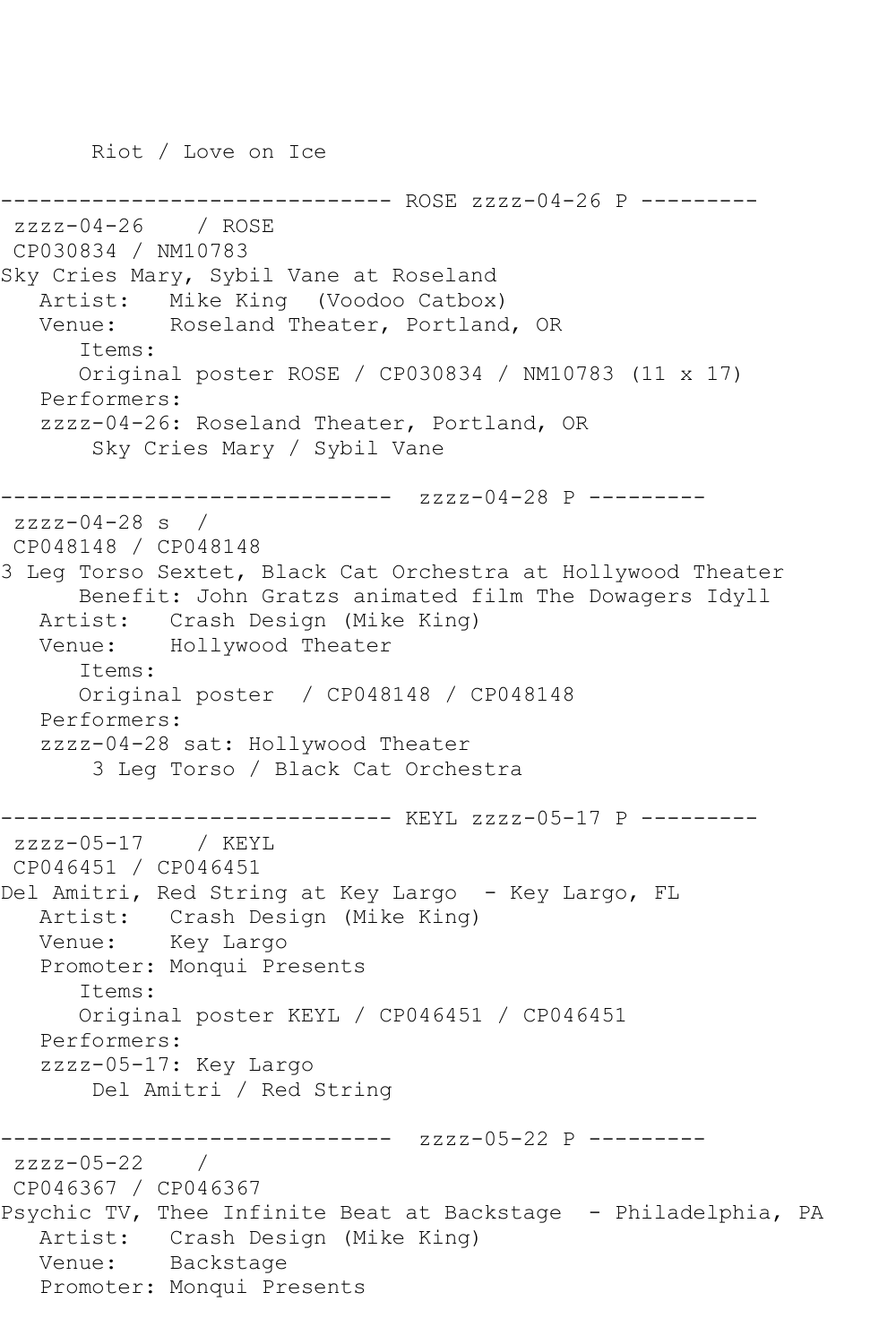Items: Original poster / CP046367 / CP046367 Performers: zzzz-05-22: Backstage Psychic TV / Thee Infinite Beat / Tonedogs zzzz-05-23: Pine Street Theater Psychic TV / Thee Infinite Beat / Tonedogs ------------------------------ PINE zzzz-05-26 P -------- zzzz-05-26 s / PINE CP046328 / CP046328 Silos, Vulgar Boatmen at Pine Street Theater - Seattle, WA Artist: Crash Design (Mike King) Venue: Pine Street Theater Promoter: Monqui Presents Items: Original poster PINE / CP046328 / CP046328 Performers: zzzz-05-26 sat: Pine Street Theater Silos / Vulgar Boatmen / Red String ------------------- SATY zzzz-05-26 P --------zzzz-05-26 s / SATY CP046336 / CP046336 Sweaty Nipples, Hungry Crocodiles at Satyricon - Portland, OR Artist: Crash Design (Mike King)<br>Venue: Satvricon Satyricon Items: Original poster SATY / CP046336 / CP046336 Performers: zzzz-05-26 sat: Satyricon Sweaty Nipples / Hungry Crocodiles / Freeway Meanie ------------------------------ PINE zzzz-05-29 P -------- zzzz-05-29 / PINE CP046381 / CP046381 Nine Inch Nails, Sky Cries Mary at Pine Street Theater - Seattle, WA Artist: Crash Design (Mike King) Venue: Pine Street Theater Promoter: Monqui Presents Items: Original poster PINE / CP046381 / CP046381 Performers: zzzz-05-29: Pine Street Theater Nine Inch Nails / Sky Cries Mary zzzz-05-31: Oz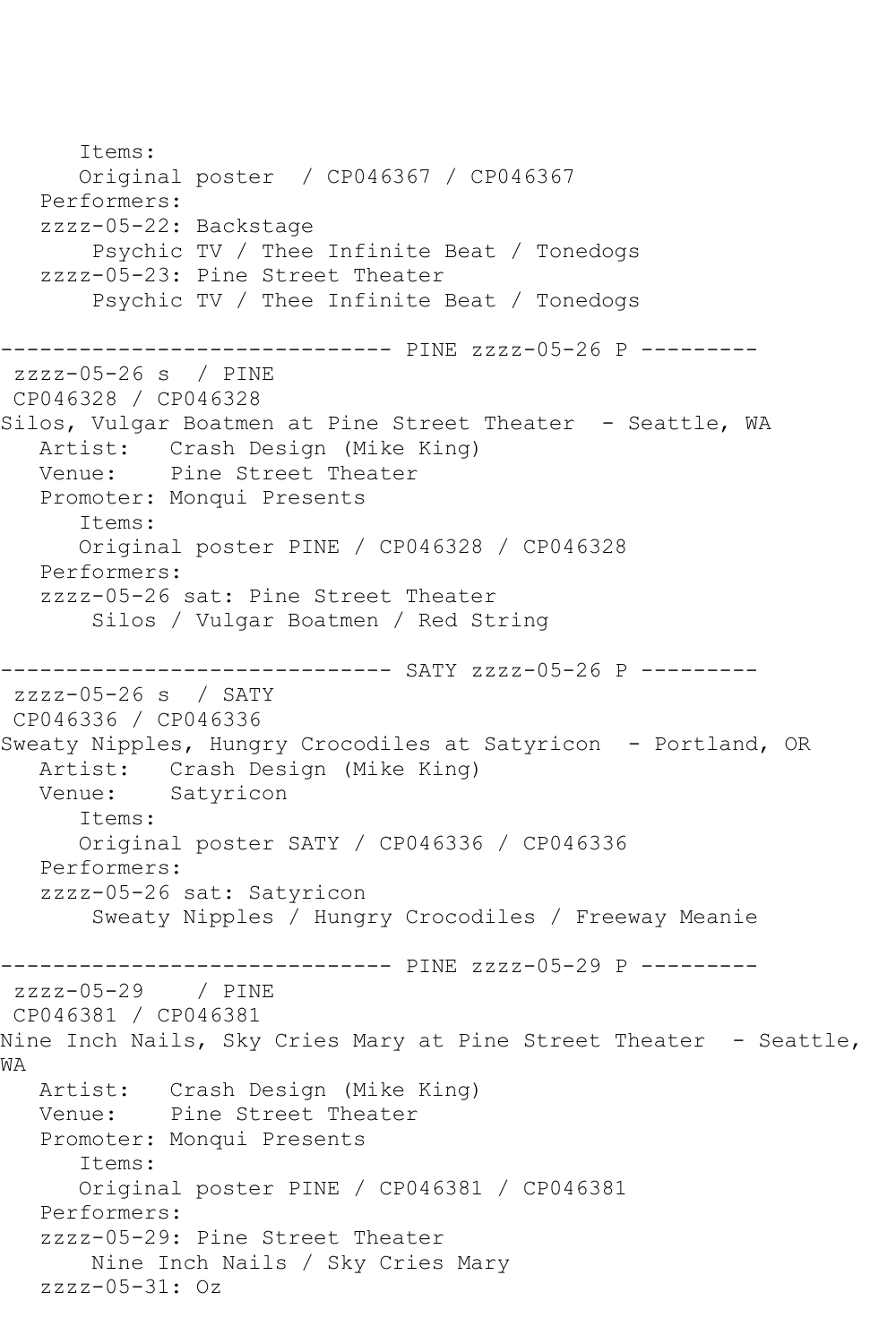Nine Inch Nails / Sky Cries Mary ------------------------------ BLG zzzz-05-31 P -------- zzzz-05-31 t / BLG CP046410 / CP046410 Lazy Cowgirls, Rawheadrex at Blue Gallery - Portland, OR Artist: Crash Design (Mike King) Venue: Blue Gallery Items: Original poster BLG / CP046410 / CP046410 Performers: zzzz-05-31 thu: Blue Gallery Lazy Cowgirls / Rawheadrex / Mule ------------------------------ PINE zzzz-05-31 P -------- zzzz-05-31 t / PINE CP046440 / CP046440 Fugazi, Beat Happening at Pine Street Theater - Seattle, WA Artist: Crash Design (Mike King) Venue: Pine Street Theater Promoter: Monqui Presents Items: Original poster PINE / CP046440 / CP046440 Performers: zzzz-05-31 thu: Pine Street Theater Fugazi / Beat Happening ------------------------------ BLG zzzz-06-01 P -------- zzzz-06-01 f / BLG CP046407 / CP046407 Love Battery, Calamity Jane at Blue Gallery - Portland, OR Artist: Crash Design (Mike King) Venue: Blue Gallery Items: Original poster BLG / CP046407 / CP046407 Performers: zzzz-06-01 fri: Blue Gallery Love Battery / Calamity Jane ------------------------------ PINE zzzz-06-09 P -------- zzzz-06-09 s / PINE CP046343 / CP046343 Shawn Colvin at Pine Street Theater - Seattle, WA Artist: Crash Design (Mike King) Venue: Pine Street Theater Promoter: Monqui Presents Items: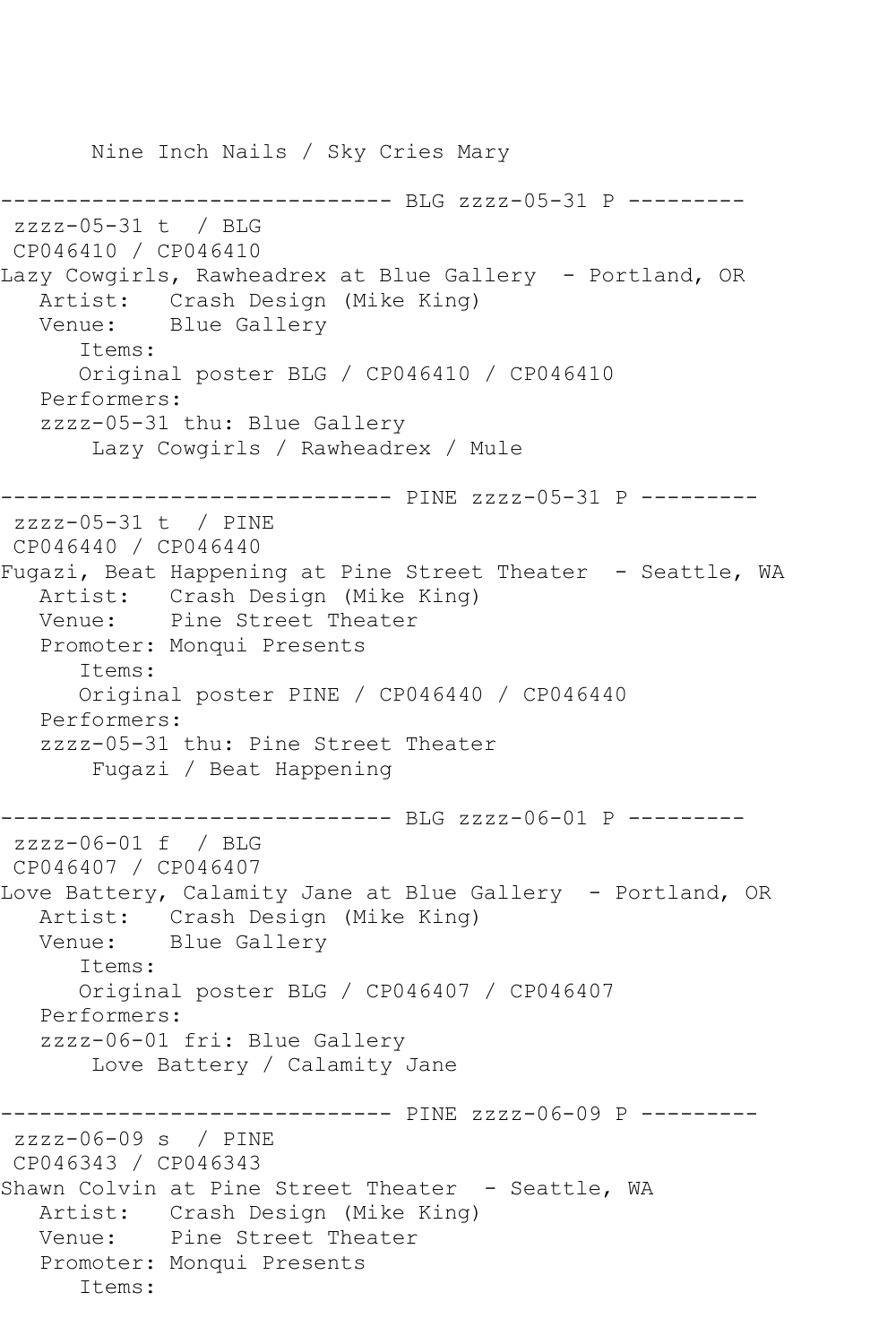Original poster PINE / CP046343 / CP046343 Performers: zzzz-06-09 sat: Pine Street Theater Shawn Colvin ------------------------------ RST zzzz-06-15 P -------- zzzz-06-15 s / RST CP046462 / CP046462 Crazy 8s, Daddies at Roseland Theater Artist: Crash Design (Mike King)<br>Venue: Roseland Theater Roseland Theater Items: Original poster RST / CP046462 / CP046462 Performers: zzzz-06-15 sat: Roseland Theater Crazy 8's / Daddies ------------------------------ BLG zzzz-06-29 P -------- zzzz-06-29 f / BLG CP046338 / CP046338 Sun City Girls, Hell Cows at Blue Gallery - Portland, OR Artist: Crash Design (Mike King) Venue: Blue Gallery Items: Original poster BLG / CP046338 / CP046338 Performers: zzzz-06-29 fri: Blue Gallery Sun City Girls / Hell Cows ------------------------------ MEL zzzz-07-09 P -------- zzzz-07-09 / MEL CP046364 / CP046364 Robyn Hitchcock at Melody Ballroom - Portland, OR Artist: Crash Design (Mike King) Venue: Melody Ballroom Promoter: Monqui Presents Items: Original poster MEL / CP046364 / CP046364 Performers: zzzz-07-09: Melody Ballroom Robyn Hitchcock ------------------------------ zzzz-07-26 P -------- zzzz-07-26 f / CP060568 / CP060568 Chieftans, Ashley Macisaac at Champoeg State Park Amphitheater Artist: Mike King (Voodoo Catbox)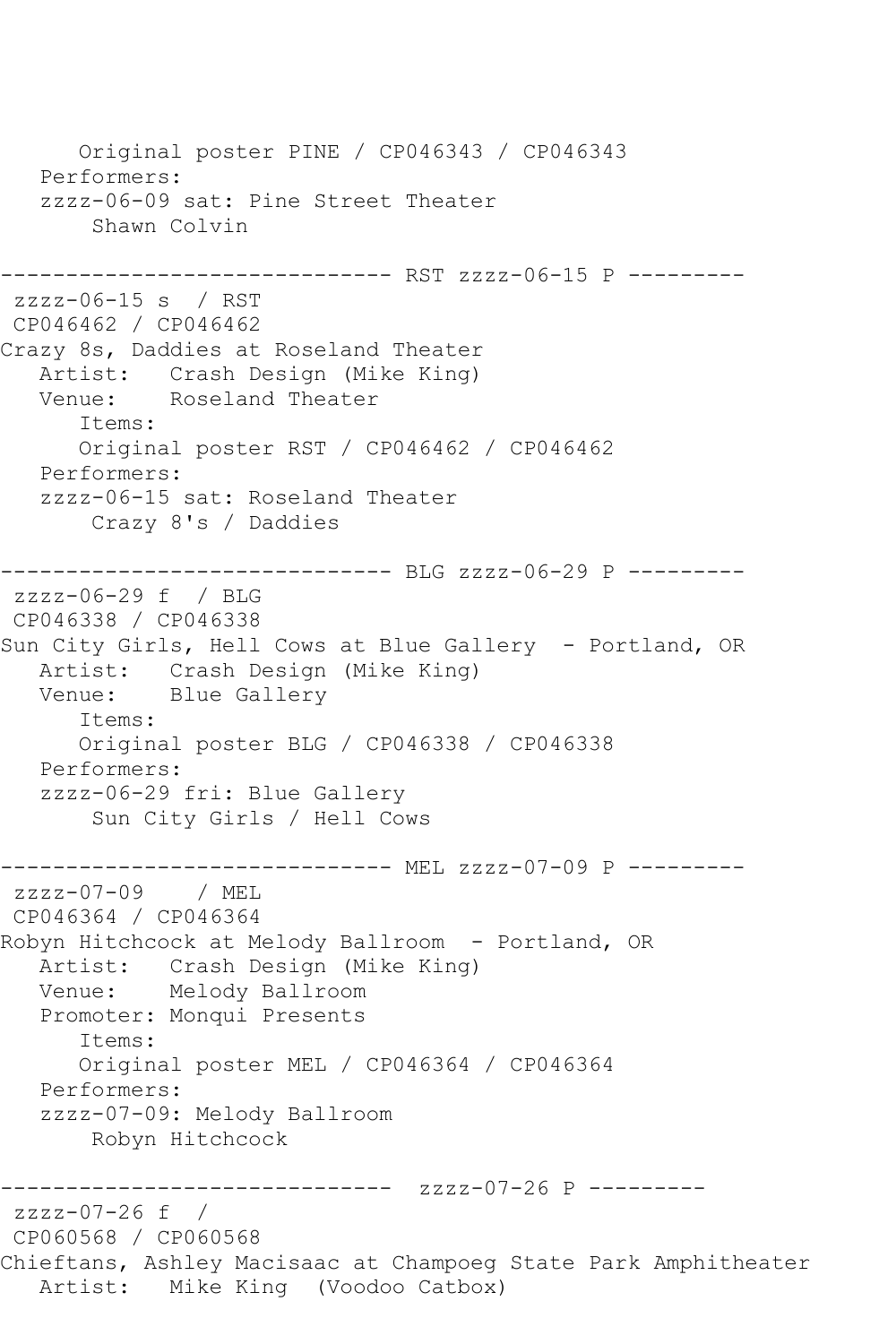Venue: Champoeg State Park Ampitheater Promoter: Monqui Presents / Showman / Dr. Martens / Full Sail Brewing Company / Widmer Bro Items: Original poster / CP060568 / CP060568 (10 x 20-1/8) Notes: Mike King / Crash Design / Gary Houston / Voodoo Catbox / GH Design Performers: zzzz-07-26 fri: Champoeg State Park Ampitheater Chieftains / Ashley Macisaac ----------------------------- BLG zzzz-08-11 P --------zzzz-08-11 s / BLG CP046318 / CP046318 War of the Monster Trucks, Tad at Blue Gallery - Portland, OR Artist: Crash Design (Mike King) Venue: Blue Gallery Items: Original poster BLG / CP046318 / CP046318 Performers: zzzz-08-11 sat: Blue Gallery War of the Monster Trucks / Tad / Doc Dart / Hellcows ------------------------------ zzzz-08-28 P -------- zzzz-08-28 / CP046369 / CP046369 Public Enemy, Afros at Paramount - Philadelphia, PA Artist: Crash Design (Mike King) Venue: Paramount Promoter: Monqui Presents Items: Original poster / CP046369 / CP046369 Performers: zzzz-08-28: Paramount Public Enemy / Afros / Sea zzzz-08-29: Civic Auditorium Public Enemy / Afros / PDX ------------------------------ BLG zzzz-08-31 P -------- zzzz-08-31 f / BLG CP046306 / CP046306 My Name, Enac Enac at Blue Gallery - Portland, OR Artist: Crash Design (Mike King) Venue: Blue Gallery Items: Original poster BLG / CP046306 / CP046306 Performers: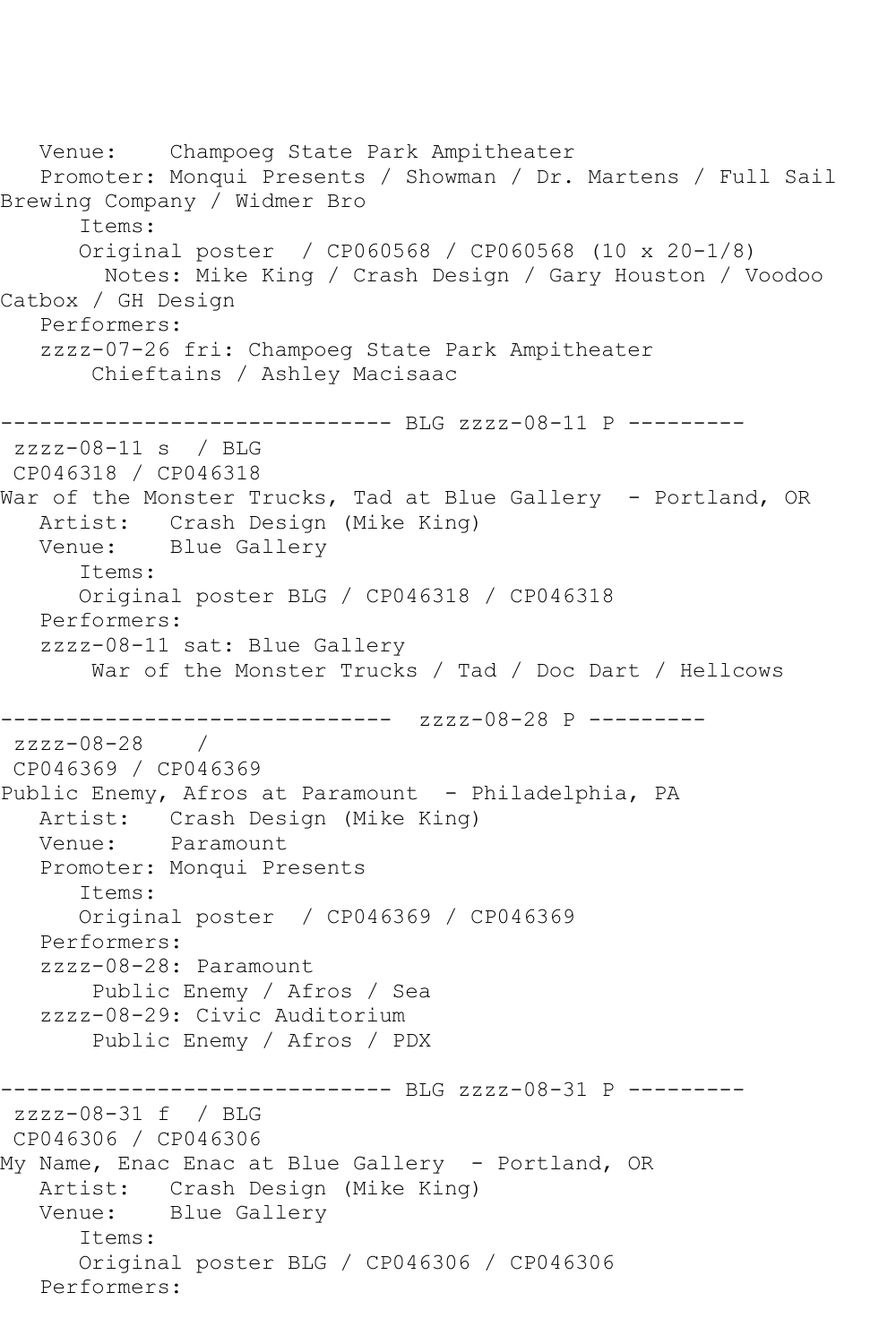```
 zzzz-08-31 fri: Blue Gallery
        My Name / Enac Enac / Shark Puke
    zzzz-09-01 sat: Blue Gallery
        Dick Art / Thrill Hammer
                ------------------------------ zzzz-08-31 P ---------
zzzz-08-31 t / 
CP046525 / CP046525
Maceo Parker, Zap Mama at Roselan Theater
    Private Notes: Misc* 30 several CHECK
   Artist: Crash Design (Mike King)
   Venue: Roselan Theater
    Promoter: Showman Inc.
       Items:
       Original poster / CP046525 / CP046525 (17 x 24)
         Price: 30.00
   Performers:
    zzzz-08-31 thu: Roselan Theater
        Maceo Parker / Zap Mama
    zzzz-9-02 sat: Grand Ballroom Portland Art Museum
        Compay Segundo / Lady Smith Black Mambazo
                  ------------- zzzz-09-15 P ---------
zzzz-09-15 / 
CP046384 / CP046384
Nine Days Wonder at Belmonts
   Artist: Crash Design (Mike King)
   Venue: Belmont's
       Items:
       Original poster / CP046384 / CP046384
   Performers:
    zzzz-09-15: Belmont's
        Nine Days Wonder
                    ----------- BLG zzzz-09-19 P ---------
zzzz-09-19 w / BLG 
CP046397 / CP046397
Melvins, Treadmill at Blue Gallery - Portland, OR
  Artist: Crash Design (Mike King)<br>Venue: Blue Gallery
           Blue Gallery
       Items:
       Original poster BLG / CP046397 / CP046397
   Performers:
   zzzz-09-19 wed: Blue Gallery
       Melvins / Treadmill / Dirty Bird
------------------------------ LAL zzzz-10-02 P ---------
```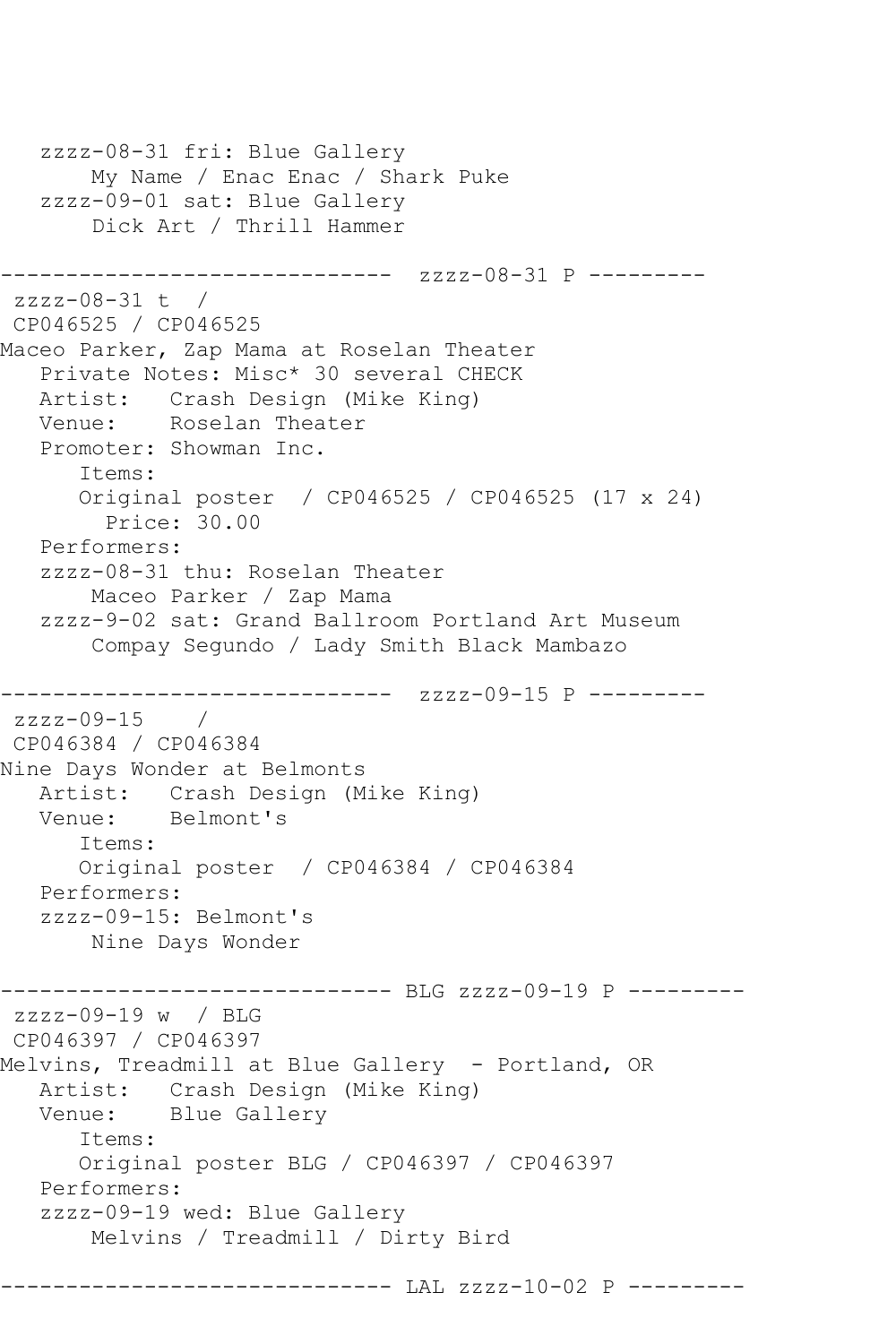```
zzzz-10-02 / LAL 
CP030872 / NM10821
Soul Coughing at La Luna - Portland, OR
  Artist: Mike King (Voodoo Catbox)<br>Venue: La Luna
           La Luna
      Items:
      Original poster LAL / CP030872 / NM10821 (11 x 17)
   Performers:
   zzzz-10-02: La Luna
        Soul Coughing
------------------------------ zzzz-10-08 P ---------
zzzz-10-08 / 
CP030604 / NM10553
Al Green, Lenny Williams at Chiles Center
   Artist: Mike King (Voodoo Catbox)
   Venue: Chiles Center
       Items:
       Original poster / CP030604 / NM10553 (13 x 21)
   Performers:
   zzzz-10-08: Chiles Center
        Al Green / Lenny Williams
------------------------------ zzzz-10-12 P ---------
zzzz-10-12 / 
CP701743
Melvins, Trevor Dunn's Trio Convulsant
   Private Notes: DieselDone
   Artist: Detroit Bar
   Promoter: Diesel Fuel Prints
       Items:
       Original poster / CP701743
         Price: 30.00
   Performers:
   zzzz-10-12: Melvins / Trevor Dunn's Trio Convulsant
------------------------------ KEYL zzzz-11-07 P ---------
zzzz-11-07 / KEYL 
CP046372 / CP046372
Poi Dog Pondering, Movie Stars at Key Largo - Key Largo, FL
   Artist: Crash Design (Mike King)
   Venue: Key Largo
   Promoter: Monqui Presents
       Items:
      Original poster KEYL / CP046372 / CP046372
   Performers:
   zzzz-11-07: Key Largo
```